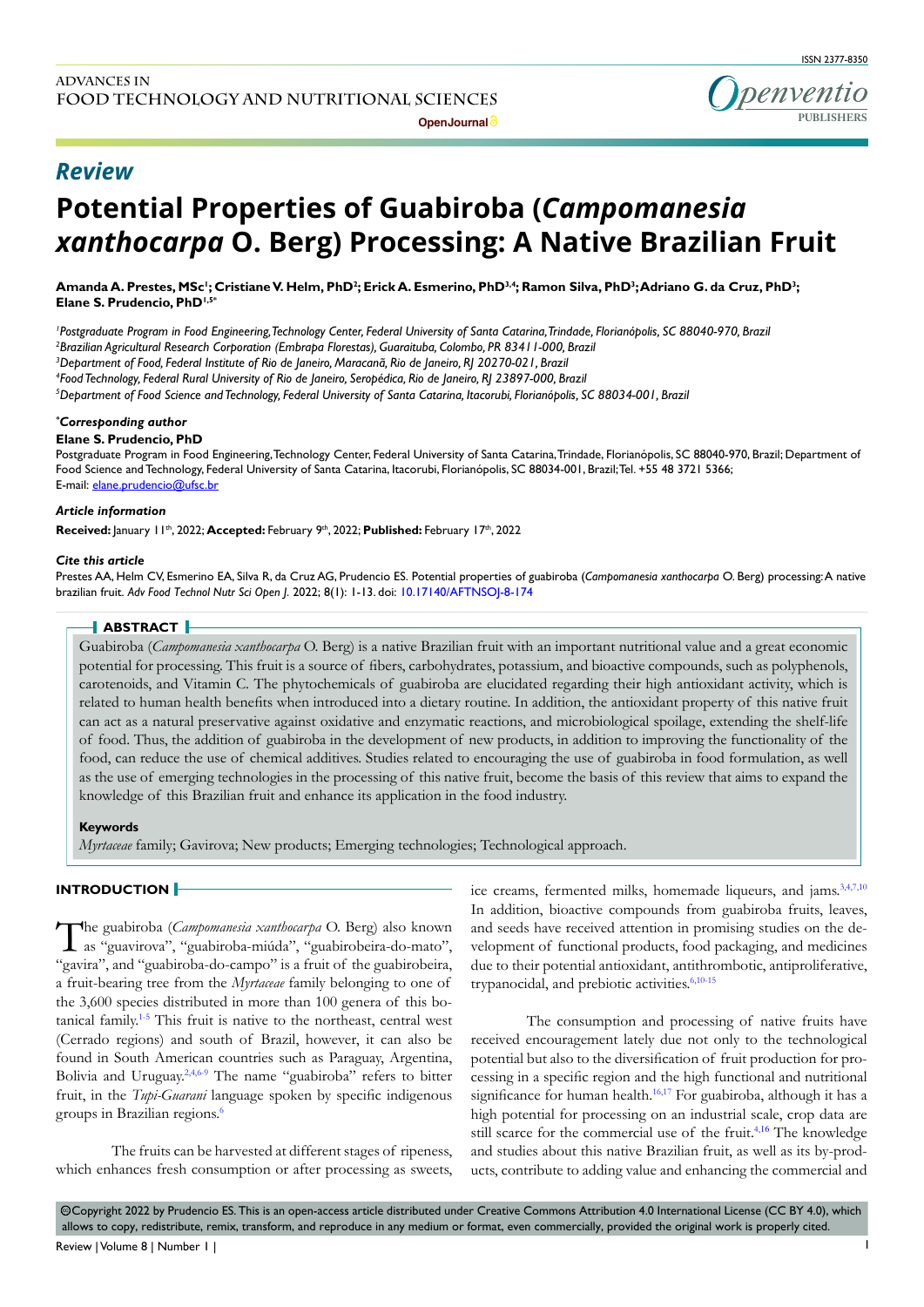industrial application.<sup>[18](#page-9-4)</sup>

This review aims to present the technological properties of guabiroba, bringing studies addressing the application of the fruit and by-products in the development of new products, the potential application of emerging technologies as well as expanding knowledge about this Brazilian fruit for an increase in its consumption and future industrial applications.

# **COMPOSITION AND PROPERTIES OF GUABIROBA**

The *Campomanesia xanthocarpa* O. Berg species ( with botanical synonyms *C. crenata*, *C. dusenii*, *C. littoralis*, *C. malifolia*, and *C. rhombea*) is a shrub or tree-shaped, 10 to 20 meters high, 30 to 70 cm in diameter, with asymmetric simple green leaves, opposite, and oval-oblong  $(3-7 \text{ cm} \log \text{ and } 1-3 \text{ cm} \text{ wide})$ .<sup>[2,](#page-8-1)[19](#page-9-5)</sup> The fruits are classified as small glabrous berries (2.5 cm long, 2-3 cm wide, and 6 g average weight), with a green epicarp when young and yellow-orange, thin and smooth when ripe.<sup>[2,3,](#page-8-1)[19](#page-9-5)</sup> The endocarp is juicy, sweet, acid, with a slightly bitter taste, aromatic, and contains 1 to 32 yellowish seeds with glands comprising essential oil (Figure 1). $37,19$  $37,19$  $37,19$  In general, the fruit composition is 55% mesocarp, 18% epicarp,  $13\%$  seeds,  $10\%$  endocarp, and  $3.9\%$  chalice.<sup>6,7</sup> It is a botanical species with good adaptability, being able to develop in dry, compact, and low fertility soils.<sup>[19](#page-9-5)</sup>

Concerning the nutritional composition, the guabiroba fruit is a good source of macronutrients, vitamins, and minerals, with variable contents according to the climatic conditions, season, agronomic factors, soil conditions, management, variety, plant nutrition, and ripening stage (Table 1).<sup>2,[6,](#page-9-0)[16,17,](#page-9-3)20</sup> The combination of these intrinsic and extrinsic factors influences the phytochemical metabolism of the plant, diversifying the content of bioactive compounds and vegetable composition[.17](#page-9-7) However, even if growing conditions vary, the guabiroba fruits usually contain high moisture (79-84%), which characterizes the juiciness of the pulp, and low caloric value (57.3 kcal 100  $g^{-1}$ ) due to the low

concentration of carbohydrates, lipids, and proteins in the endocarp, mesocarp and seeds[.1,2,](#page-8-0)[6,7](#page-9-0)

In general, the guabiroba presents high nutritional properties and can be considered a functional food, with higher carbohydrate content when compared to protein and lipids (Table 1), which is characteristic in fruits belonging to the *Myrtaceae* fam-ily.<sup>[7,](#page-9-1)[16,](#page-9-3)[21](#page-9-8)</sup> The fruits contain high-levels of vitamin C (17.8-233.0) mg  $100 \text{ g}^{-1}$ ), which corresponds to up to six times the orange content, offering a potential benefit to human health due to the antioxidant activity, which acts on the mechanism of scavenging free radicals, related to aging processes and degenerative diseases[.2,](#page-8-1)[7,](#page-9-1)[17](#page-9-7) Guabiroba also presents considerable amounts of vitamin A (20-90  $\mu$ g g<sup>-1</sup> RE, Table 1), essential in the physiology of the retina, bone remodeling, epithelial tissue maintenance, and the reproductive system.<sup>2,[6,](#page-9-0)22</sup> It is estimated that the consumption of 10 fruits contributes approximately 5.4% fiber, 1.6% vitamin B2, and 8.5% vitamin C in the daily diet of adult individuals, when based on the recommended values by the World Health Organization (WHO). $2,23$  $2,23$ 

Among the mineral's composition, guabiroba is rich in potassium, calcium, sodium, phosphorus, iron, manganese and zinc (Table 1). Sodium and potassium contents influence the texture of the fruit, with an increase in hardness by reducing the electrostatic repulsion of carboxyls present in the composition of plant cells.[6,7](#page-9-0) For iron contents, guabiroba presents higher levels (0.6 mg 100  $g^{-1}$ ) than commonly consumed fruits, such as ba-nana (0.4 mg 100 g<sup>-1</sup>) and apple (0.1 mg 100 g<sup>-1</sup>).<sup>[6,](#page-9-0)[16](#page-9-3)</sup>

Phenolic compounds and carotenoids are non-nutritive compounds present in fruits and vegetables related to important benefits for health due to antioxidant, antimicrobial, anti-obesity, antihypertensive, antihyperglycemic activities, and neuroprotective effects.<sup>24-26</sup> The important antioxidant potential, in addition, may increase industrial interest in food formulations to replace preservatives, additives, and even artificial colorants, since ca-

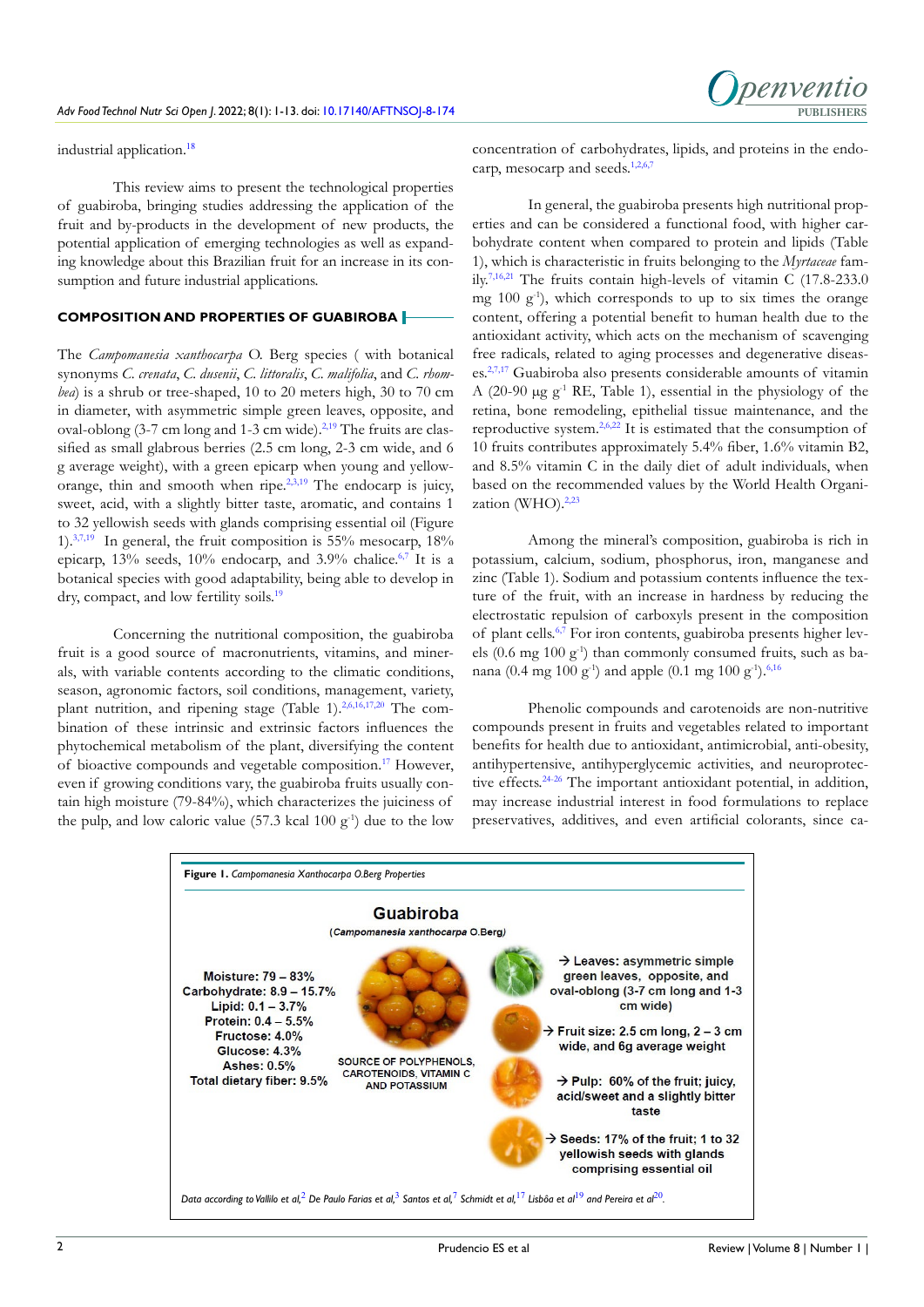**Openventio** 

| Parameter                        | Content (unit per 100 g)          | <b>References</b>       |
|----------------------------------|-----------------------------------|-------------------------|
| Moisture                         | 79.0 - 83.0 g <sup>b</sup>        | 2, 3, 6, 7, 17, 20      |
| Carbohydrate                     | $8.9 - 15.7$ $ga$                 | 2,20                    |
| Lipid                            | $0.1 - 3.7 ga$                    | 2,7,20                  |
| Protein                          | $0.4 - 5.5$ $ga$                  | 6,19,20                 |
| Total Sugar                      | 34.4 g <sup>a</sup>               | 3,20                    |
| Reducing Sugar                   | $8.3 - 34.1 ga$                   | 3,7,20                  |
| Fructose                         | 4.0 $g^b$                         | 7                       |
| Glucose                          | 4.3 $g^b$                         | 7                       |
| Ashes                            | 0.5 g <sup>b</sup>                | 20                      |
| Total dietary fiber              | 6.3-9.7 $g^a$                     | 2,20                    |
| Insoluble dietary fiber          | 9.5 g <sup>a</sup>                | 20                      |
| pН                               | $3.9 - 4.58$ <sup>b</sup>         | 3,7                     |
| <b>Total Titratable acidity</b>  | $0.3 - 0.5$ $ga$                  | 7,20                    |
| Total soluble solids             | $12.0 - 15.3b$                    | 7,20                    |
| Vitamin A (Retinol)              | $0.2 - 0.9$ µg RE <sup>a</sup>    | 2,20                    |
| Vitamin C (Ascorbic Acid)        | 17.8-233.0 mg <sup>a</sup>        | 2,7,20                  |
| Vitamin BI (Thiamine)            | $3 \times 10 - 3 \mu g^2$         | 17                      |
| Vitamin B2 (Riboflavin)          | $0.1 - 1.5$ mg <sup>a</sup>       | 2,3,17,20               |
| Vitamin B5 (Pantothenic Acid)    | $0.3 \mu g^2$                     | 17                      |
| Vitamin B6 (Pyridoxin)           | $0.1 \mu g^a$                     | 17                      |
| Vitamin B7 (Biotin)              | $0.3 \mu g^{a}$                   | 17                      |
| Essential oil                    | 0.2 g <sup>b</sup>                | $\overline{\mathbf{2}}$ |
| <b>Total Carotenoids</b>         | 20.7-3.107 mgb                    | 16,17,20                |
| <b>Total Polyphenols</b>         | 9033.2 mg CAE <sup>a</sup>        | 20                      |
| <b>Total Flavonoids</b>          | $68.0 \text{ mg}$ QE <sup>b</sup> | 3,16                    |
| <b>Total Anthocyanins</b>        | $3.2 - 11.7$ mg <sup>b</sup>      | 3                       |
| ABTS radical scavenging capacity | 50.7 mmol TE <sup>a</sup>         | 20                      |
| Κ                                | $208.4 \text{ mg}^b$              | 2                       |
| Na                               | $2.6 \text{ mg}^b$                | $\overline{\mathbf{2}}$ |
| Ca                               | $28.4 \text{ mg}^b$               | $\overline{\mathbf{2}}$ |
| Mg                               | $13.5 \text{ mg}^b$               | $\overline{\mathbf{2}}$ |
| P                                | $14.9$ mg <sup>b</sup>            | $\overline{\mathbf{2}}$ |
| Zn                               | $0.4 \text{ mg}^b$                | 2                       |
| Fe                               | $0.6 \text{ mg}^{\text{b}}$       | $\overline{\mathbf{2}}$ |
| Cu                               | $0.3 \text{ mg}^{\text{b}}$       | $\overline{\mathbf{2}}$ |
| Mn                               | $0.12 \text{ mg}^b$               | $\overline{\mathbf{2}}$ |
| Se                               | $0.12 \text{ mg}^b$               | $\overline{\mathbf{2}}$ |
| Al                               | $0.32 \text{ mg}^{\text{b}}$      | $\overline{2}$          |
| Ba                               | $0.14$ mg <sup>b</sup>            | $\overline{2}$          |
| Рb                               | $0.13 \text{ mg}^{\text{b}}$      | $\overline{2}$          |
| As                               | $0.09 \; mg^{b}$                  | 2                       |
| Ni                               | $0.12 \text{ mg}^b$               | $\overline{2}$          |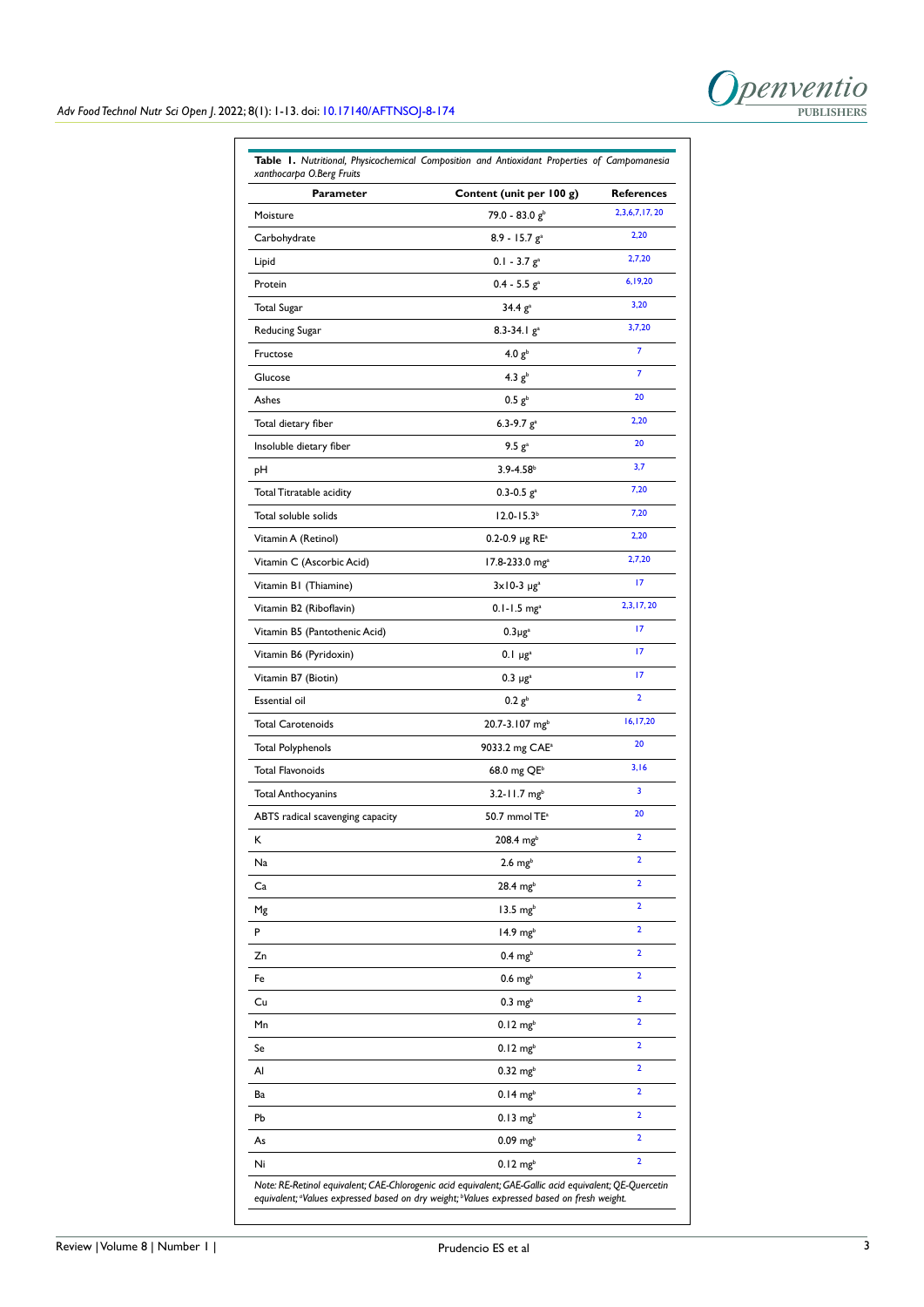

rotenoids are fat-soluble pigments responsible for the orange, yellow, and red coloration[.3,](#page-8-3)[20,](#page-9-6)[27](#page-9-12) For *Campomanesia xanthocarpa* O. Berg composition, there is an interesting source of carotenoids (mainly β-carotene, lutein, cryptoxanthin, and zeaxanthin), with higher amounts of β- carotene (12.3-3400 mg 100 g<sup>-1</sup>, Table 2), considered the one with the greatest vitamin A potential, when compared to other fruits, such as papaya (0.04 mg 100 g<sup>-1</sup>), watermelon (  $0.36$  mg  $100$  g<sup>-1</sup>), and orange (0.09 mg  $100$  g<sup>-1</sup>).<sup>3,17</sup> The fruits also present high content of cryptoxanthin (9.31 mg 100 g-1), the main carotenoid that characterizes the orange-colored pulp in several fruits, standing out from other fruits such as nectarine (0.8 mg 100 g<sup>-1</sup>), papaya (0.5 mg 100 g<sup>-1</sup>) and apricot (0.6 mg  $100 \text{ g}^{-1}$ .  $20$ 

For total phenolic compounds, the guabiroba fruit presents higher amounts (9033.2 mg chlorogenic acid equivalent (CAE) 100  $g<sup>-1</sup>$ , Table 1) when compared to conventional fruits, such as apples (150-350 mg GAE 100 g<sup>-1</sup>), grapes (720-1232 mg GAE 100 g<sup>-1</sup>), and some fruits also from *Myrtaceae* family such as yellow guava (*Psidium cattleianum* Sabine; 3713.2 mg CAE 100 g-1) and uvaia (*Eugenia pyriformis Cambess*; 3482.0 mg CAE 100 g<sup>-1</sup>), relating this native fruit to high antioxidant activity, bringing health benefits when introduced in a dietary routine and may contribute to the reduction of chronic non-transmissible diseases.[3,](#page-8-3)[20,](#page-9-6)[28,29](#page-10-0) An individual composition, guabiroba has high contents of gallic acid (3050.8  $\mu$ g g<sup>-1</sup>) and epicatechin (5760.4  $\mu$ g g<sup>-1</sup>; Table 2), in which phenolic acids and flavonoids are reported to reduce oxidative stress and inflammation, heart diseases, the incidence of type-2 diabetes mellitus (T2DM), in addition to antibacterial, antiproliferative, antioxidant, and anticarcinogenic activities.[3,](#page-8-3)[6,](#page-9-0)[30,31](#page-10-1)

From a technological point of view, guabiroba has composition properties that contribute to fruit processing. The moisture (79-83%), the total soluble solids content in the ripe pulp (12-15%), and the total titratable acidity (0.3-0.5%) are in the range recommended for fruits destined for processing, contributing to a natural flavor for the product and reducing the addition of sugars, acidulants, and artificial flavors. In addition, the process can be more economical due to the high product yield, a short time in evaporation steps, and less energy expenditures.<sup>2,3,[20](#page-9-6)</sup>

The high fibers content (6.3-9.7 g 100  $g^{-1}$ ; Table 1), including insoluble and soluble fractions (mainly pectin), are also an important characteristic that can favor the guabiroba processing by the food industries due to the gelling and stabilizing properties, very important for the texture of fruit-based jellies or candies.[6,7](#page-9-0) Dietary fibers are also related to health benefits when routinely consumed, as hypoglycemic, antioxidant, anti-tumor, and anti-inflammatory properties.[32,33](#page-10-2)

The essential oil present in the guabiroba pulp and seeds has a citric flavor and light-yellow color. When compared to other fruits from the same genus, the oil content (0.2%) exceeds 3 times those obtained for *Campomanesia adamantium* (0.06%) and by 10 times for *Campomanesia phaea* (<0.02%).<sup>2,34,35</sup> In the composition, there are monoterpene hydrocarbons (limonene, α-pinene, o-cimene, β-pinene), most of which are non-toxic to mammals, and can be widely used in artificial flavorings and pharmaceutical formulations due to safety recognition by the United States Food and Drug Administration (U. S FDA). The presence of these compounds in the essential oil also contributes to the use as a flavoring and in alcoholic distillates, ice cream, and sweets.<sup>[2,](#page-8-1)[36](#page-10-4)</sup>

#### **NEW PRODUCTS DEVELOPMENT WITH GUABIROBA**

The guabiroba fresh fruit is highly perishable and its original characteristics can be preserved for a maximum of 6-days in refrigerated storage.[6,](#page-9-0)[37](#page-10-5) The encouragement and application of technologies in fruit processing can increase the demand and commercialization of fresh guabiroba and its products, enable

|                       | <b>Compounds</b>       | Content (unit per g)                      | <b>References</b>                                                                                                                        |
|-----------------------|------------------------|-------------------------------------------|------------------------------------------------------------------------------------------------------------------------------------------|
| Phenolic<br>Compounds | Gallic acid            | 3050.8 $\mu$ g <sup>b</sup>               | Paulo Farias et al, <sup>3</sup><br>Oliveira Raphaelli et al, <sup>6</sup><br>Santos et al, <sup>16</sup><br>Pereira et al <sup>20</sup> |
|                       | Elagic acid            | 123.6 $\mu$ g <sup>b</sup>                |                                                                                                                                          |
|                       | Ferulic acid           | $22.9 \mu g^{b}$                          |                                                                                                                                          |
|                       | o-coumaric acid        | $15.5 \mu g^b$                            |                                                                                                                                          |
|                       | Epicatechin            | 5760.4 µgb                                |                                                                                                                                          |
| Carotenoids           | ß- carotene            | $123.5 - 3.4 \times 10^4$ µg <sup>b</sup> |                                                                                                                                          |
|                       | α- carotene            | 55.5 - $1.7 \times 10^4$ µg <sup>b</sup>  |                                                                                                                                          |
|                       | Lutein                 | 14.9 $\mu$ g <sup>a</sup>                 |                                                                                                                                          |
|                       | Zeaxanthin             | $3.2 \mu g^2$                             |                                                                                                                                          |
|                       | Lycopene               | $0.9 \mu g^b$                             |                                                                                                                                          |
|                       | β-carotene 5,6-epoxide | $0.8 \mu g$ <sup>a</sup>                  |                                                                                                                                          |
|                       | cryptoxanthin          | $12.1 \mu g^2$                            |                                                                                                                                          |
|                       | β- cryptoxanthin       | 93. $1 \mu g^b$                           |                                                                                                                                          |
|                       | 13-cis-ß-carotene      | $0.6 \mu g^2$                             |                                                                                                                                          |
|                       | 9-cis-ß-carotene       | $0.5 \mu g^{a}$                           |                                                                                                                                          |
|                       | Violaxanthin           | $2.8 \mu g^b$                             |                                                                                                                                          |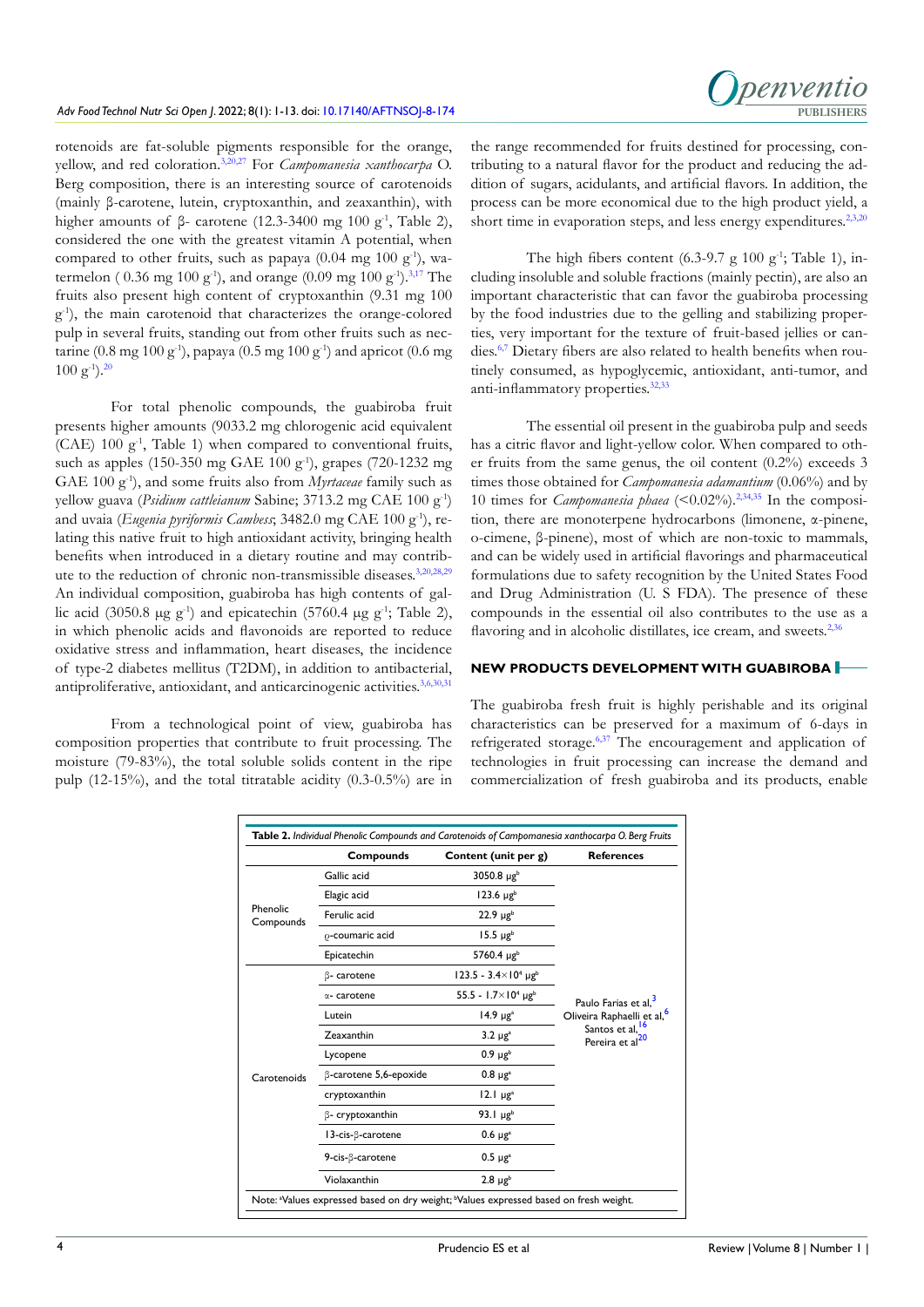

the sustainable development of small rural producers, add value to native fruits (until then unexplored industrially), in addition to enhancing the consumption of new products with potential nutritional and functional value[.37](#page-10-5)

New products development is essential for industrial businesses and interesting for the consumer market. The processing of guabiroba fruits represents new and potential aroma, flavor, and color options for food industries. The constant search of consumers for new products and lack of interest in traditional products makes the market increasingly competitive, which leads the food industries to search for prominence with the develop-ment of new products (Figure 2).<sup>[1](#page-8-0)</sup>

The use of guabiroba fruits as raw material to produce

candies and jams can be an income alternative for rural producers. From the physicochemical properties, which characterize the guabiroba with high moisture, pectin contents, and soluble solids suitable for fruit processing,<sup>[1,2,](#page-8-0)16</sup> Santos et al<sup>1</sup> developed formulations of guabiroba jam (Table 3). The original acidity of the fruits was ideal for conventional jam production (1.2-1.3 g  $100 \text{ g}^{-1}$  citric acid), without the need to add acidulants to the formulation. In the traditional jam production (guabiroba pulp, sucrose, and pectin), with a long processing time, the vitamin C loss is higher when compared to the jam without added sugar (Vitamin C=97.4% for traditional jams and 113.4-123.7% for diet jams). High temperatures can also improve the extraction of phenolic compounds in a short exposure time, releasing free phenolic groups in the middle[.38](#page-10-6) This explains the higher total phenolic content in guabiroba jams without added sugar (68.9-72.5 mg gallic acid (GA) 100

**Figure 2.** *The Processing of Guabiroba Fruit to Develop New Products* **GUABIROBA FRUITS NEW PRODUCTS DEVELOPMENT:** (Campomanesia xanthocarpa O.Berg) ->POTENTIAL FLAVOR.TASTE AND COLOR OPTIONS FOR FOOD **INDUSTRIES:**  $\rightarrow$  CANDIES, JAMS, LIQUORS, FERMENTED MILKS, EDIBLE FILMS, **BEVERAGES GUABIROBA PULP** AN ALTERNATIVE OF ADDING **VALUE TO THIS BY-PRODUCT;** > HIGH FIBERS CONTENT: **IMPROVEMENT OF NUTRITIONAL VALUE IN FORMULATIONS GUABIROBA PROCESSING GUABIROBA POMACE** 

| Product                                                    | <b>Conclusions</b>                                                                                                                                                                                                                                                                                                                                                        | <b>Authors</b>                |
|------------------------------------------------------------|---------------------------------------------------------------------------------------------------------------------------------------------------------------------------------------------------------------------------------------------------------------------------------------------------------------------------------------------------------------------------|-------------------------------|
| Guabiroba jam                                              | Original acidity ideal for jam formulations; high total phenolic content in jams without added sugar (68.9-72.5 mg GA 100<br>$g'$ ); good retention of total carotenoids (74.8-87.7 $\beta$ -carotene µg g <sup>-1</sup> ) with high antioxidant activities (approximately 45-53<br>TEAC µMol mL <sup>-1</sup> , for DPPH and 23-29 TEAC µMol mL <sup>-1</sup> for ABTS). | Santos et al                  |
| Guabiroba jam with prebiotic                               | The presence of FOS (fructo-oligosaccharides) can modify the texture and jam water retention. Even with a heat treatment,<br>the product retained at least 35% of guabiroba bioactive compounds.                                                                                                                                                                          | Leonarski et al <sup>39</sup> |
| Probiotic fermented milk with<br>guabiroba pulp            | High probiotic counts (8-9 CFU $g-1$ ) during the entire simulated gastrointestinal steps, classifying it as a probiotic product.<br>The addition of 10 g 100 $g-1$ of guabiroba pulp presented higher total phenolic content and antioxidant activity in the gut<br>steps and even in stomach region.                                                                    | Prestes et al <sup>10</sup>   |
| Petit Suisse cheese with<br>guabiroba pulp                 | High energy content (92.1 kcal 40 $g'$ ) when compared to commercial products; the original color of the guabiroba pulp<br>influenced the final aspect of the product, with a yellow color. This can help the consumer to associate the fresh fruit with<br>the final product.                                                                                            | Messias et al <sup>42</sup>   |
| Gluten-free edible film<br>reinforced with guabiroba pulp  | Guabiroba pulp (10, 15, and 20%) provided films with high resistance to tearing, high thickness and increased<br>biodegradability, with 100% of the films degraded in 45-days.                                                                                                                                                                                            | Silva-Rodrigues <sup>11</sup> |
| Edible film with guabiroba pulp<br>for olive oil packaging | Guabiroba pulp (20%) provided films with higher water vapor permeability and solubility. The orange color was predominant<br>in the packaging due to the original color of the fruit. In 15-days, olive oil presented peroxide and acidity index below the<br>maximum content allowed by local legislation.                                                               | Malherbi et al <sup>12</sup>  |
| Guabiroba liquor                                           | The liqueurs with guabiroba fruit presented low acidity (0.08-0.09 g acid citric 100 mL <sup>-1</sup> ), high pH (4.78-5.28) and high<br>phenolic compounds content (31.62-34.91 mg GAE 100 $g^{-1}$ ). The acceptance and purchase intention tests showed<br>a preference for sweet liqueurs (344 gL <sup>-1</sup> ).                                                    | Leonarski et al <sup>43</sup> |
| Nile tilapia burger with<br>guabiroba peel                 | The addition of 5% guabiroba peel increased the moisture (67.82%), carbohydrate (2.71%), lipid (7.15%), and fibers content<br>(4.43%) of the fish burgers. The results of TBARS showed a potential natural antioxidant activity from guabiroba peel<br>(TBARS≈1.5 mg MDA kg <sup>-1</sup> , and 1.2 mg MDA kg <sup>-1</sup> ) after 300-days of storage.                  | Cristofel et al <sup>45</sup> |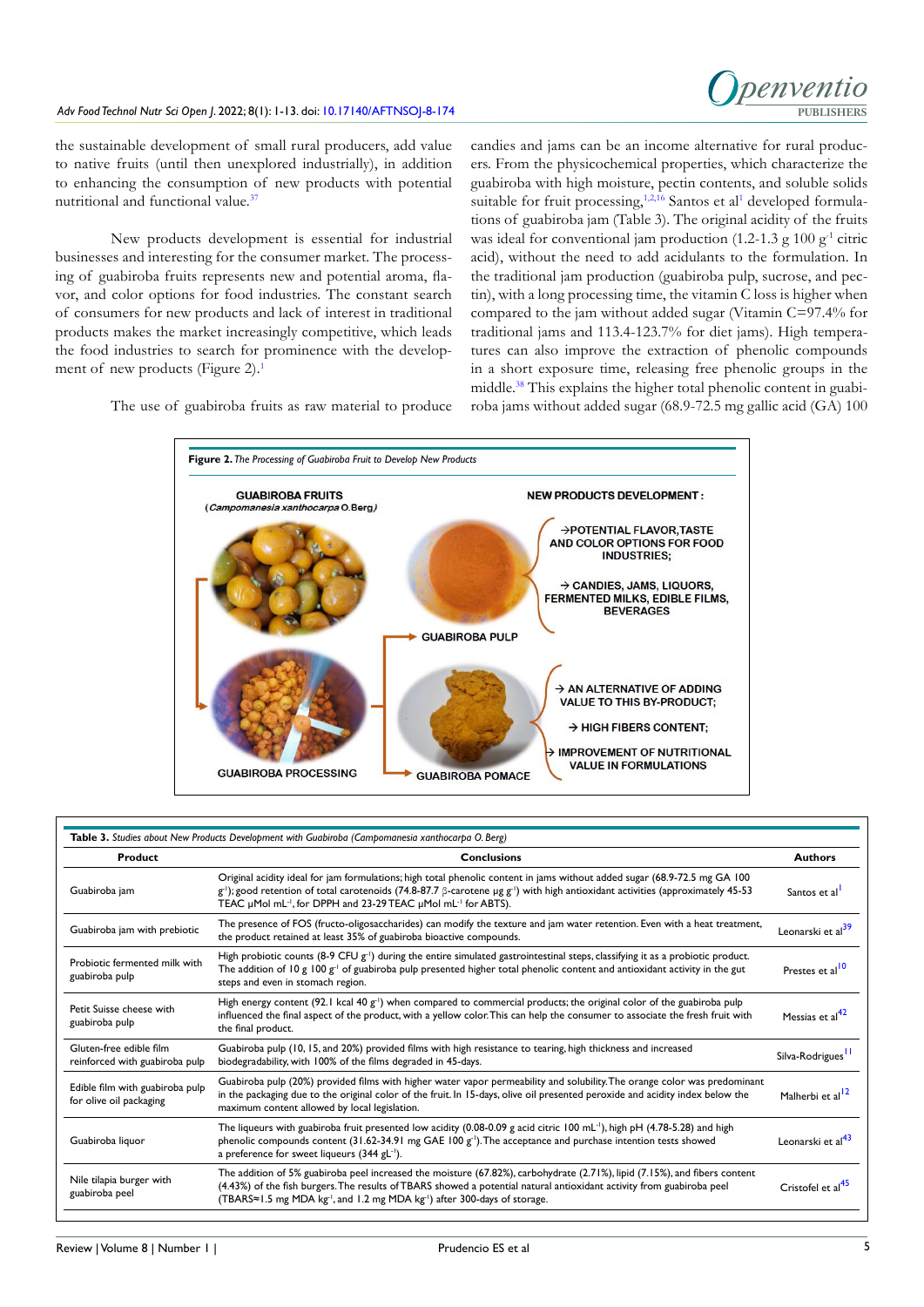g-1) where the processing time was lower compared to conventional jams (32.2-33.2 mg GA 100  $g<sup>-1</sup>$ ). High antioxidant activities (approximately 45-53 TEAC  $\mu$ Mol mL<sup>-1</sup>, for DPPH radical scavenging capacity and 23-29 trolox equivalent antioxidant capacity (TEAC) μMol mL-1, for 2,2'-azino-bis-3-ethylbenzthiazoline-6-sulphonic acid (ABTS) radical scavenging capacity), besides being related to phenolic compounds content, they are also associated with total carotenoids, which showed good retention in the formulations (74.8-87.7 β -carotene μg g<sup>-1</sup>). Guabiroba jams were also produced by Leonarski et al,<sup>39</sup> who added fructooligosaccharides (FOS), with a prebiotic property (Table 3). Even after thermal processing, the jams showed at least 35% of original bioactive compounds from guabiroba fruit (phenolic compounds=466.7-512.0 mg GAE 100 g-1; carotenoids=43.7-51.3 µg  $β$ -carotene g<sup>-1</sup>; and vitamin C=200.3-212.6 mg AA 100 g<sup>-1</sup>), which enhances this product in the preservation of some functional characteristics, bringing benefits to the consumer's health. The presence of FOS in the jam formulation, besides contributing to the development of probiotic microorganisms present in the human gut, can modify the jam texture and water retention, since this prebiotic presents OH groups available for bonding with water molecules, which reduces the rate of water evaporation and forms a thick gel.

Probiotic fermented milks were developed with the addition of guabiroba pulp by Prestes et al,<sup>10</sup> and an *in vitro* gastrointestinal simulation was performed to evaluate the influence of bioactive compounds from this fruit on the development and survival of probiotic cells throughout the gastrointestinal tract. Before and during the gastric steps, the Bifidobacterium BB-12 count was 8-9 log CFU  $g<sup>-1</sup>$ , which enhanced the product in its probiotic characteristics, with a count above the recommended for a probiotic property.<sup>[40](#page-10-11)</sup> The addition of 10 g 100 g<sup>-1</sup> of guabiroba pulp in the fermented milks showed the highest total phenolic content (TPC) (535.2 mg GAE  $L^{-1}$ ; 346.0 mg GAE  $L^{-1}$  for the control sample without guabiroba pulp) and antioxidant activities (1,1-diphenyl-2-picrylhydrazyl (DPPH)=1232.0  $\mu$ mol.L<sup>-1</sup> and 516.0 μmol.L<sup>-1</sup> for control sample; FRAP=4504.5 μmol.L<sup>-1</sup>, and  $1686.3$  μmol. $L<sup>-1</sup>$  for control sample) in the gut steps, which is the ideal region for the development of probiotic cells, and even in the extreme pH regions of the stomach (TPC=162.2 mg  $GAE L^{-1}$ and 154.6 mg GAE  $L<sup>-1</sup>$  for control sample; antioxidant activity: FRAP=1206.4  $\mu$ mol.L<sup>-1</sup>, and 358.5  $\mu$ mol.L<sup>-1</sup> for control sample; DPPH=342.0  $\mu$ mol.L<sup>-1</sup> and 82.0  $\mu$ mol.L<sup>-1</sup> for control sample). Phenolic acids and flavonoids from fruits of the *Myrtaceae* fam-ily have a high molecular weight in a glycosylated form.<sup>[25](#page-9-15)</sup> These compounds, in an appropriate concentration, may act as prebiotic and/or protective agents on the bifidobacteria development. In addition, the metabolism of probiotic cells can hydrolyze phenolic compounds in simpler forms for microbial absorption through enzymatic activities.<sup>41</sup> Thus, the bioactive compounds present in the guabiroba fruit, linked to fermented milk, potentiated this food both in the growth of probiotic cells and in providing a new product with a functional appeal to the consumer market.

*Petit Suisse* cheeses with this native fruit were produced by Messias et al.<sup>42</sup> The guabiroba pulp was added to the formulation at a concentration of 20 g 100  $g<sup>-1</sup>$  and presented a signifi-



**PUBLISHERS**

Denventio

The application of guabiroba fruit can also be an innovative alternative in the development of active biodegradable packaging since there is a constant incentive to reduce the use of materials from non-renewable sources related to environmental problems. Bioactive compounds and antioxidant properties of guabiroba fruit in the packaging material can act under storage conditions, reduce oxidation reactions, improve the safety and sensory properties of the product, and extend its shelf-life. Mal-herbi et al<sup>[12](#page-9-14)</sup> produced a biodegradable active film with guabiroba pulp, corn starch, and gelatin for application as a package for extra-virgin oil. The addition of 10% and 20% guabiroba pulp in the polymer matrix presented an orange color, due to the original carotenoid content in the fruit composition, and a granular texture related to insoluble natural fibers (13.3 g  $100 g<sup>-1</sup>$ ) that did not solubilize in the film-forming solution. Fibers content also can be related, in addition to carbohydrates and protein, to the highest thickness of the films with the addition of 20% guabiroba pulp (0.1243 mm, and 0.0895 mm for the control blend film). These major compounds have a high molecular mass and increased the total solids content in the film solution, which may have contributed to the increase of thickness. However, the presence of original compounds from fruits, such as sucrose, glucose, maltose, and cellulose can significantly influence the physical barrier properties of the film, due to their high hydrophilic characteristics, increasing the solubility (36.92% with 20% pulp, 28.84% with 10% pulp, and 19.78% for control film), and the water vapor permeability  $(12.95 \text{ g mm m}^{-2} \text{d}^{1} \text{ kPa}^{-1} \text{ with } 20\% \text{ pulp, } 6.75 \text{ g mm m}^{-2} \text{d}^{1} \text{ kPa}^{-1}$ with 10% pulp, and 3.88 g mm  $m^2 d^1 kPa^1$  for control film). In a 15-day storage period of olive oils in polymeric sachets with 10% guabiroba pulp, the peroxide index increased from 6.14 to 8.21 meq kg<sup>-1</sup> (for control film and the film with  $10\%$  pulp), due to traces of oxygen present at the time of packaging production, while the acidity index remained below 0.1%. These olive oil quality control parameters were below the maximum content allowed by local legislation (20 meq kg-1 and 0.8% oleic acid for peroxide and acidity index, respectively),<sup>[12](#page-9-14)</sup> relating the potential antioxidant activity of guabiroba fruits in preserving foods in active packaging. Similar behavior was obtained by Silva-Rodrigues et al,<sup>11</sup> who also applied guabiroba pulp in the development of gluten-free edible, and functional films (Table 3). The films presented a compact form, without cracks and with excellent mechanical properties due to the high concentration of fibers (6.62%), polysaccharides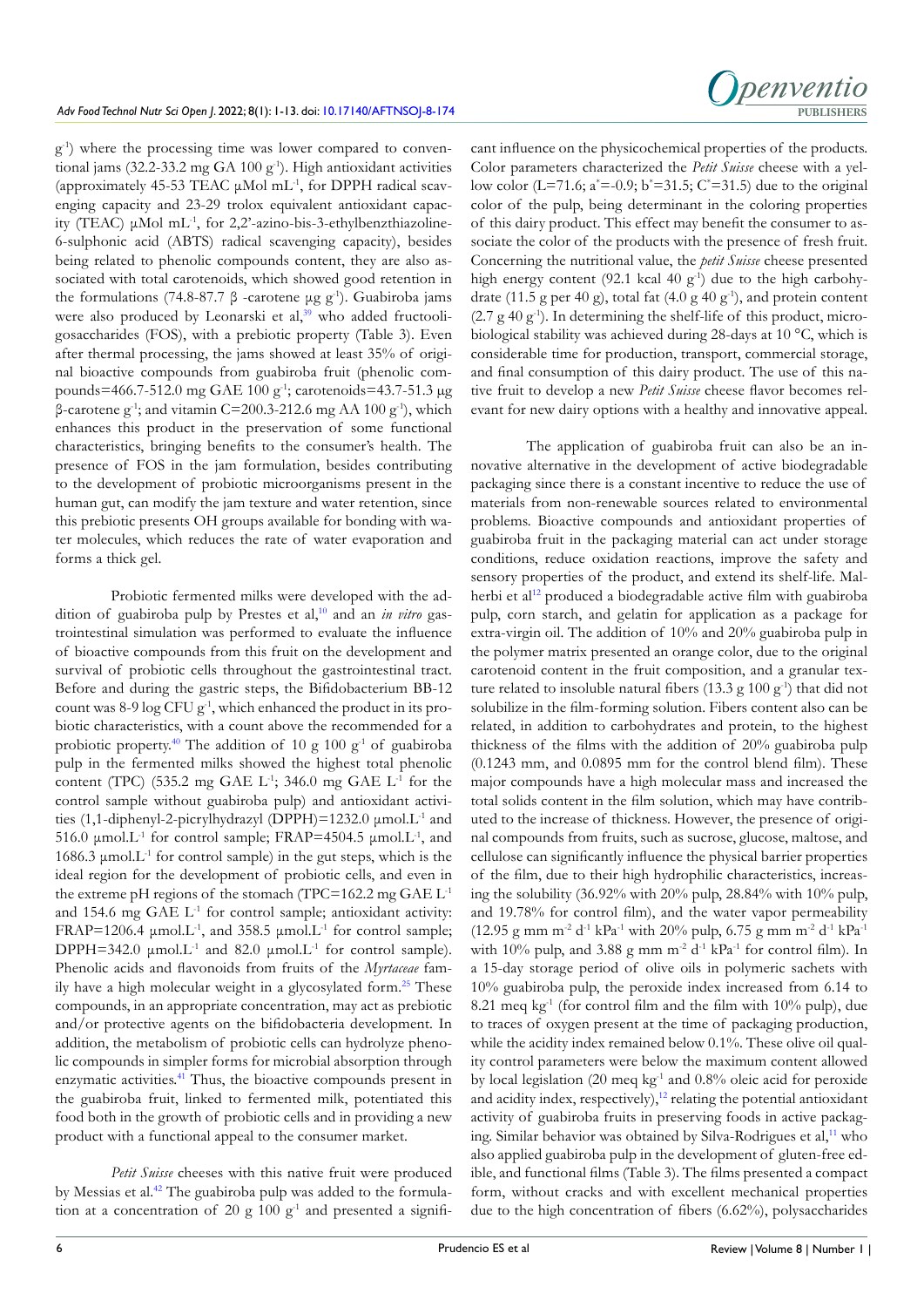(8.15% reducing sugars), and other polymeric compounds that can provide a cohesive polymer and result in a film with better rupture stress performance. The natural fibers of guabiroba also are susceptible to degradability, providing films 100% degraded in 45-days.

The original acid/sweet flavor, slight bitterness, and pleasant taste of the guabiroba fruit, in addition to its natural color, become interesting characteristics in the development of beverage blends, which can provide a unique flavor to the product. For alcoholic beverages, for example, the consumer market is diversified and can provide an important point in the processing of native fruits with new products of high quality and innovative flavor. Leonarski et al<sup>[43](#page-10-9)</sup> developed liqueurs from Brazilian native fruits, including the guabiroba (Table 3). Guabiroba blends (2:1; alcohol: fruit) provided liqueurs with 19.0% alcohol content (80  $gL<sup>-1</sup>$ , dry liqueur) and 21.5% (344 gL $<sup>-1</sup>$ , sweet liqueur), with values</sup> allowed by the Brazilian legislation ( 15 to 54% alcohol content by volume at 20 °C),<sup>44</sup> low acidity (0.08-0.09 g acid citric 100 mL<sup>-1</sup>) and high pH (4.78-5.28). These specific physicochemical properties can provide beverages with highlighted sweetness, pungency and are related to the ripening stage, season, and fruit cultivation. Due to the high contents of phenolic compounds in the natural guabiroba composition (Table 2), the liqueurs presented 31.62-34.91 mg GAE 100  $g^{-1}$ , which can also influence the flavor of the beverages due to pungency and bitter taste, characteristic of some phenolic groups. In addition, antioxidant activities from phenolic compounds can exert antimicrobial properties, reducing the incidence of the proliferation of spoilage microorganisms and increasing the shelf-life of products. The use of native fruits in the development of liqueurs can improve the income of small rural producers, with simple processing, regional fruits, and an increase in added value.<sup>43</sup>

Antioxidant and functional properties of guabiroba fruit can improve the shelf-life and the nutritional value of foods with high lipid content, which is susceptible to oxidation reactions. The use of fruit peels in food formulations, in addition, to containing high amounts of bioactive compounds, may represent an alternative of adding value to this raw material. Cristofel et al<sup>[45](#page-10-10)</sup> developed a functional Nile tilapia burger with guabiroba peel, amaranth, and quinoa, to reduce the high lipid oxidation of this fish and increase its shelf-life (Table 3). The addition of 5 g 100 g-1 guabiroba peel provided fish burgers with a lower luminosity (45, and 50 for the control burger) and a higher a\*parameter (approximately 80, and 78 for the control burger), with a tendency to yellow color due to the guabiroba original pigment. The concentration of guabiroba did not significantly affect the water activity ( $Aw=0.97$ ), and  $pH$  (6.4). However, the fruit composition increased the carbohydrate (2.71%, and 1.40% for the control raw burger), lipid (7.15% and 6.14% for the control burger, and fibers content (4.43% and 3.22% for the control burger) of the products. Fibers from guabiroba peel also increased the moisture of the product (67.82%, and 67.03% for control raw burger) but did not substantially affect its physical characteristics. The results of thiobarbituric acid reactive substances (TBARS) showed a potential natural antioxidant activity from guabiroba peel (TBARS≈1.5 mg malondialdehyde (MDA) kg<sup>-1</sup>, and 1.2 mg MDA kg<sup>-1</sup> after 300<sup>th</sup>

day of storage), which can prevent lipid oxidation in foods with high lipid content and improve their nutritional value.

Bioactive compounds and the nutritional value from guabiroba pulp, peel, seed, or leaves can exert benefits in food formulation due to the high natural antioxidant properties that can improve the taste, texture, and reduce oxidative reactions, and microbiological spoilage of the product. These properties can also become potential natural preservatives to reduce, in the future, the use of chemical additives in the development of new food products.

### **TECHNOLOGIES ALREADY EMPLOYED IN GUABIROBA PROCESSING**

Functional aspects of the guabiroba fruit added to its flavor and color characteristics are the aim of recent studies for the extraction and encapsulation of compounds through emerging technologies[.46-48](#page-10-14) Native fruits become an important base for studies due to the innovative and low-cost possibilities of obtaining pigments, or bioactive compounds that can be used as natural antioxidants and antimicrobials, colorants, and flavoring in the food and pharmaceutical industries.

The extraction of bioactive and thermolabile compounds from fruits can be achieved by non-thermal and environmentally friendly emerging technologies. These processes can extract compounds at mild temperatures and/or use safe, available, and low-cost solvents.<sup>46,[48](#page-10-15),49</sup> Czaikoski et al<sup>48</sup> obtained natural guabiroba extracts from supercritical  $\mathrm{CO}_2$  extraction (sc $\mathrm{CO}_2$ ), an emerging technique that produces generally recognized as safe (GRAS) extracts in which a high compressible fluid is used as a solvent at low or middle temperature. The extraction performed at 313.15 K (40  $^{\circ}$ C) and 25 MPa obtained the maximum yield (3.90 wt%; extraction percent: 57.44%), corresponding to the highest pressure and lowest temperature evaluated. The extracts presented orange color and chemical composition rich in monoterpene hydrocarbons (α-eudesmol, β-eudesmol, γ-eudesmol, caryophyllene (E), α-sabinene, β-sabinene, germacrene B, δ-cadinene, humulene and selina-3,7(11)-diene). These compounds from guabiroba oil and extracts contribute to the use of these native fruits as a flavoring in beverages, candies, and alcoholic distillates. For antioxidant properties, the extraction at 353.15 K and 25 MPa promoted the highest phenolic content (39.12 mg GAEg<sup>-1</sup> of extract), and at the same temperature and 15 MPa, it was obtained the highest antimicrobial activity against *Staphylococcus aureus*. Bioactive compounds from guabiroba seeds were also extracted by  $\mathrm{ssCO}_2$  and compressed n-butane by Capeletto et al.<sup>50</sup> The extracts were obtained at 40 °C and 250 bar for ssCO<sub>2</sub>, while for n-butane 35 °C and 10 bar. As a solvent, n-butane is cheaper, plenty available, and can be applied at much lower pressures compared to  $CO<sub>2</sub>$ . The extraction yield using  $\mathrm{s}\mathrm{s}\mathrm{CO}_2$  was  $8.02$  wt%, whereas with compressed n-butane 24.71 wt%. Nonpolar solvents, such as the alkanes, are stronger solvents and show faster properties than  $\mathrm{s}\mathrm{s}\mathrm{CO}_2$  during the extraction. In the chemical composition, guabiroba seed extracts presented levels of terpenoids, flavonoids, and alkaloids. A higher total phenolic (TPC) and total flavonoids (TFC) content were obtained for the extract from compressed n-butane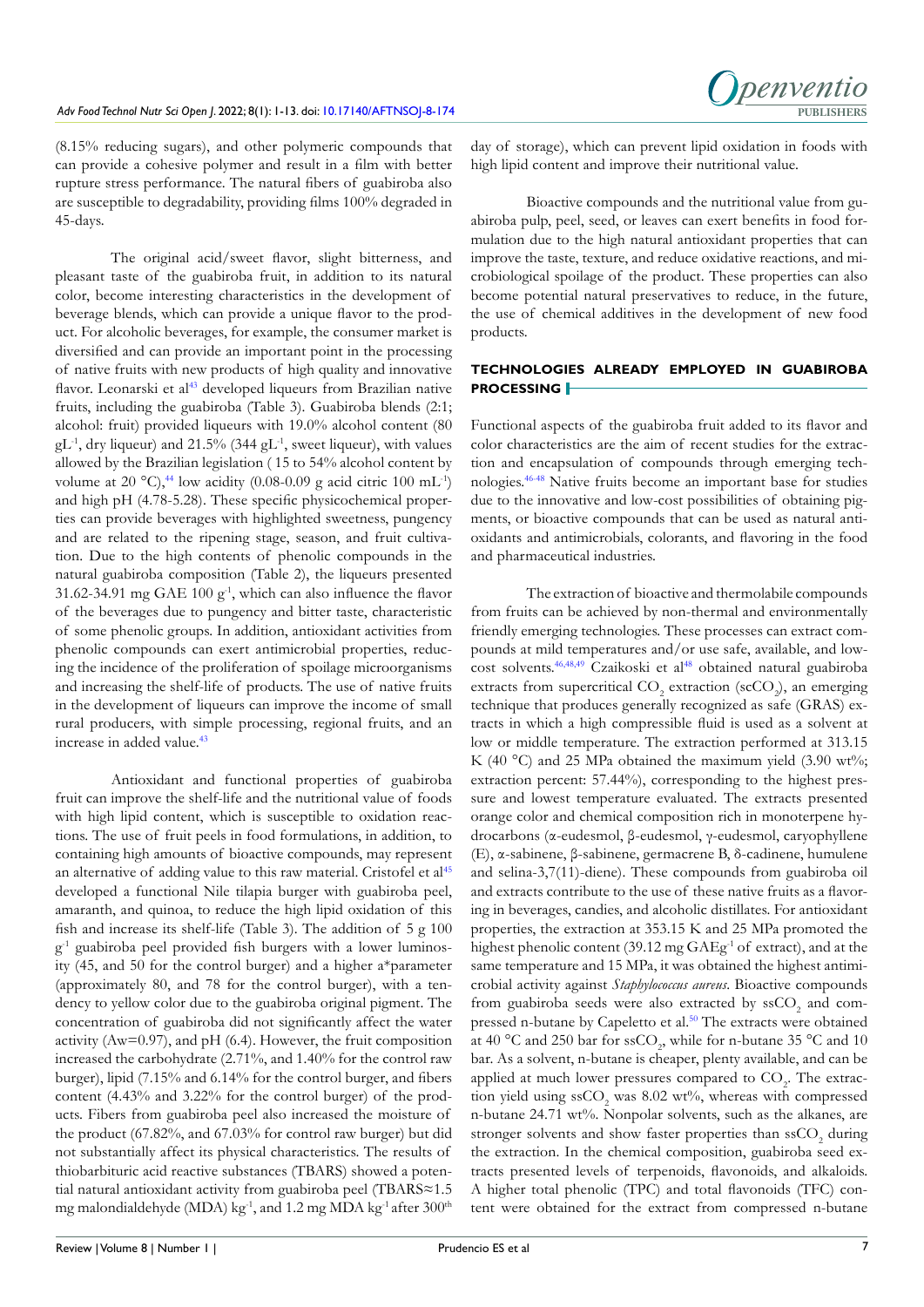

(TPC=68.58 mg  $g^{-1}$ , and 17.18 mg  $g^{-1}$  for ssCO<sub>2</sub>; TFC=8.10 mg  $g<sup>-1</sup>$ , and 2.31 mg  $g<sup>-1</sup>$  for ssCO<sub>2</sub>). Consequently, extracts from compressed n-butane showed higher antioxidant activity (≈59% and 50% inhibition of DPPH for  $\text{ssCO}_2$ ). Extracts from guabiroba (whole fruit, pulp, or seeds) can be an important natural source of bio compounds with a great interest for food or pharmaceutical industry applications, mainly using emerging technologies with an environmental appeal.

Emerging environment-friendly technologies can also be alternative methods to extract pectin from fruits and replace traditional processes, which require high-temperature processing, large amounts of raw material, and toxic/corrosive solvents, such as nitric, sulfuric, and hydrochloric acids.<sup>46,51</sup> The industrial production of pectin is an alternative for adding value to solid resides and can potentiate this by-product into an important functional ingredient such as a thickener, gelling agent, texturizer, and emulsifier.<sup>[52,53](#page-11-2)</sup> Thus, pressurized hot water extraction (PHWE) is also an efficient "green technology" studied to extract macromolecules from vegetables and fruits.[46,](#page-10-14)[54](#page-11-3) In this process, the water is maintained under pressure with a temperature between normal boiling point (100 $\degree$ C) and critical point (374 $\degree$ C) to keep the water in the liquid state. This procedure makes the extraction advantageous since this specific water state provides an effective mass transfer, higher solubility of hydrophilic compounds, enhances the diffusion, vapor pressure, and shows low viscosity and surface tension.[55,56](#page-11-4) In this context and considering the important structural properties of guabiroba composition, Dias et al<sup>46</sup> performed a PHWE of pectin from guabiroba fruits at different process conditions. The maximum pectin yield  $(5.70 \text{ wt\%})$ , and  $5.05 \text{ wt\%}$ compared to a conventional extraction) was achieved at optimal extraction conditions: 120 °C, a pressure of 150 bar, and a flow rate of 1.5 mL min-1. The pectin yield is related to the increase in temperature and pressure: the thermodynamic properties that can maintain the water in the liquid state and enhance the solubility and diffusion. These physical conditions may facilitate the solvent's permeability through the cell membrane and improve the polysaccharides extraction that is more adhered to cell walls. The guabiroba pectin from PHWE presented a varied chemical composition (arabinose=44.3-59.7%; galactose=8.9-18.7%; rhamnose=0.6-1.5%; xylose=0.3-1.3%; mannose=0.5-2.8%; glucose=0.5-1.6%; fucose=0.1-0.3%) and an increase of  $10.3\%$ in galacturonic acid content compared to traditional hot water extraction (34.8%; traditional extraction=25.7%). This emerging technology is promising to obtain pectin from guabiroba fruits with great characterization and potential to be applied in the food and/or pharmaceutical industries.

On large-scale production, fruit bio compounds have their application limited due to their recurring instability during processing and storage conditions such as potential of hydrogen (pH), temperature, light, interaction with formulation components, oxygen exposure, and during consumer's digestion (stomach pH, digestive enzymes, inappropriate surrounding, and interaction with other digested nutrients).<sup>[57](#page-11-5)</sup> Encapsulation by nanotechnology processes can exert a protective effect on these compounds and improve their solubility, enhancing the functionality and maintaining their bioactivity during processing and even

in the digestion steps $47,58$  $47,58$  Synthetic polymers, such as polylacticco-glycolic acid (PLGA) are advantageous due to their reproducibility over natural polymers, higher purity, and safe to be ingested.[59](#page-11-7) With these promising properties, PLGA nanoparticles were synthesized for delivery of phenolic extracts from guabiroba fruit by Pereira et al.<sup>[58](#page-11-6)</sup> A PLGA 50:50 (lactic acid:glycolic acid) obtained higher antioxidant activity (378.3 gg<sup>-1</sup> for DPPH assay and  $229 \mu$ molL<sup>-1</sup> TEg<sup>-1</sup> for ORAC assay) compared to free guabiroba phenolic extract (GPE) (254.5  $gg^{-1}$  for DPPH assay and 174.7 µmolL-1 TEg-1 for ORAC assay), with nanoencapsulated extracts related to better protection of guabiroba phenolic compounds during storage. In addition, concentrations around 10 times lower for PLGA (24  $\mu$ g mL<sup>-1</sup>) than free GPE (202  $\mu$ g mL<sup>-1</sup>) were required to reduce ROS (reactive oxygen species) generation (approximately 100% for PLGA, and 94% for GPE), which is related to be a crucial event in the initiation of cancer cells.60 For antimicrobial activity, a concentration for PLGA  $(2.67 \mu g \text{ mL}^{-1})$  around 3 times lower than free GPE  $(8.11 \,\mu g \,\text{mL}^{-1})$ , showed an improved action against *Listeria innocua*. Nanoparticles of guabiroba phenolic extracts proved to be an effective method in preserving bioactive extracts until its application and for a prolonged storage.

# **FUTURE PERSPECTIVES FOR GUABIROBA PROCESSING IN THE FOOD INDUSTRY**

The importance of guabiroba biocompounds and their functionality has been the target of studies related to the improvement of antioxidant and antimicrobial activities in both the food and pharmaceutical sectors.[10,](#page-9-2)[13,](#page-9-16)[50,](#page-11-0)[61](#page-11-8) New technologies may be a potential in the addition of guabiroba (pulp, seed, leaves, peel, and pomace) in formulations to improve the bioactivity of the raw material and enhance the nutritional, functional, and sensory value in the development of new products. High temperatures applied in traditional food processing such as concentration, drying, extraction, pasteurization, or sterilization can affect the bioactivity of fruit phytochemicals, reducing or inactivating their natural benefits in addition to generating unwanted sensory changes with the appearance of off-flavors.

Emerging non-thermal technologies can be applied in guabiroba processing to improve their safety, functionality, and sensory aspects. For food preservation, innovative technologies can be used with promising results. The pulsed electric field is one of the alternatives that have a direct action on microbial cells by applying electrical pulses to the target product, with the achievement of microbiologically safe food and maintaining nutritional and sensory characteristics.<sup>62</sup> In fruit and juices, this emerging process is related to improving polyphenols content, vitamins, and ensuring microbiological stability.<sup>63,64</sup> Guabiroba products also can be conserved with the use of pulsed light technology, a non-thermal process used for microbial decontamination of surfaces by short-time pulses of an intense spectrum with ultraviolet C (UV-C) light, which proved to be efficient against mesophilic aerobic cells, *Escherichia coli* and *Pichia fermentans* in fruit juices.<sup>65-67</sup>

In the food and pharmaceutical industries, synthetic colorant additives are largely used, however, there are concerns about the addition of these chemical pigments due to adverse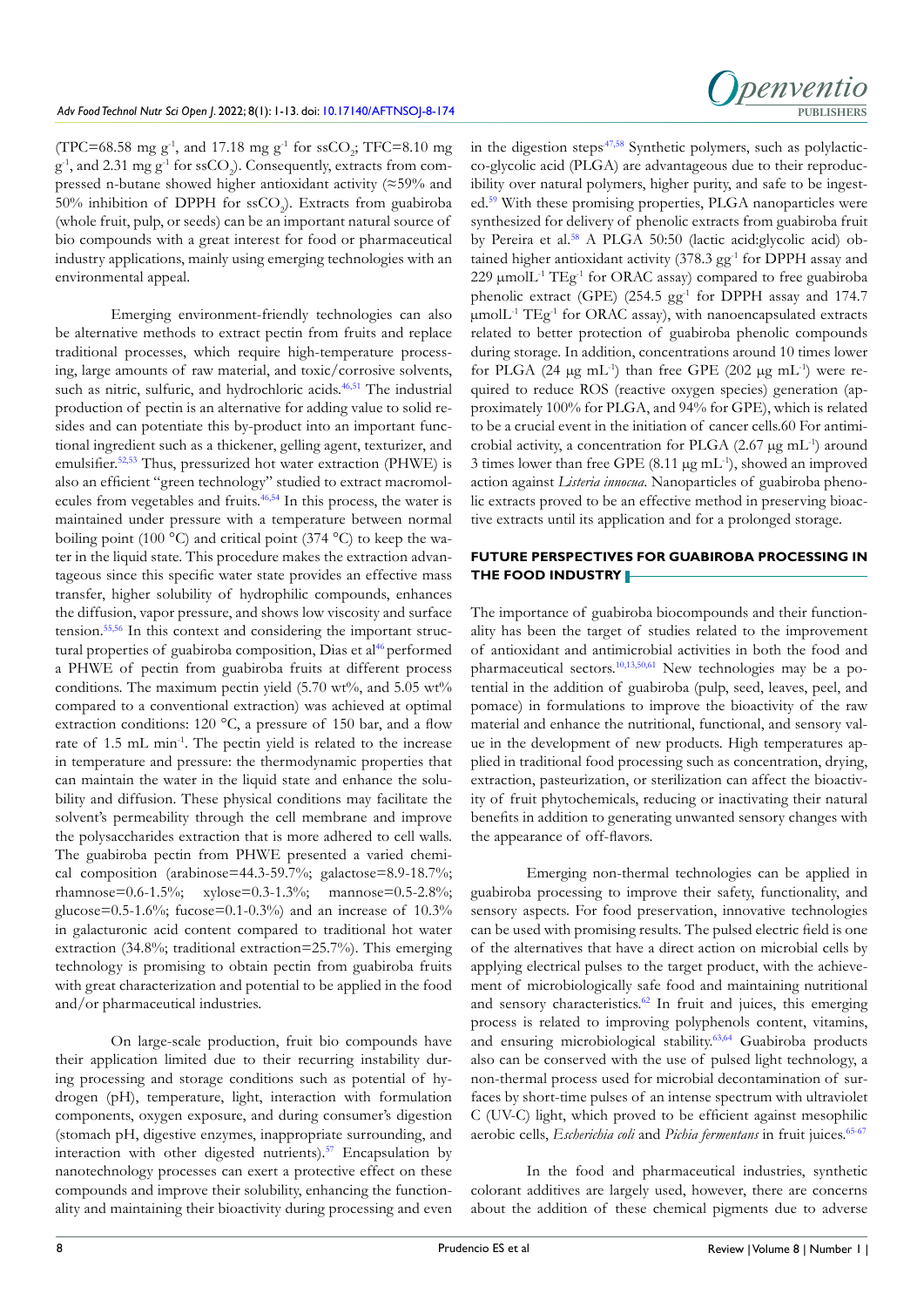

health effects. With these facts, natural pigments are encouraged to replace these synthetic ingredients. The yellow/orange color of the guabiroba fruits is a highlight due to its high carotenoids content and this pigment may be a promising replacement in food and pharmaceutical products.[17,](#page-9-7)[35,](#page-10-17)[68](#page-11-12) High-pressure fluid technologies (HPFT) are consolidated as environment-friendly processes and can be applied from compounds extraction until product formulation.[49](#page-10-18) Methods including supercritical water extraction, pressurized fluid extraction, and supercritical/subcritical CO<sub>2</sub> extraction obtained potential results in the extraction of carotenoids from persimmons, and mango peels.<sup>69,70</sup> This phytochemical can also be extracted by ultrasound techniques. The ultrasound-assisted extraction (UAE) is a technology that allows the release of high amounts of carotenoids and other bio compounds due to the rupture of cell walls by the phenomenon of cavitation. This technology proved to be an efficient method to extract carotenoids from mango with a decrease of wastewater, faster release, and extraction of this phytochemical with reducing operating temperatures.[71](#page-11-14)

The concentration of carotenoids and other phytochemicals from guabiroba fruits can also potentially be performed by techniques that employ the use of low temperatures, preserving most of the original compounds, such as the freeze concentration, an unconventional concentration process in which liquid foods are concentrated over a pre-freezing step followed by the separation of pure ice crystals, proved to be an efficient technique to concentrate juices from different fruits with high amounts of bioactive compounds.[72-75](#page-12-0)

For future applications in high demand in the food industry, studies on the guabiroba fruit must be constantly encouraged to expand knowledge about the properties of this Brazilian fruit to different parts of the globe. The valorization of the guabiroba associated with emerging technologies can reduce the loss of functional properties of this fruit, generate several opportunities for rural producers, new choices for the industrial sector, and new functional/nutritive products for the consumer market.

#### **CONCLUSION**

Guabiroba (*Campomanesia xanthocarpa* O. Berg) is a native fruit that is consolidated by several recent studies about its high fiber and carbohydrates content, polyphenols, carotenoids, and vitamin C. These nutritional and functional properties enhance this fruit for application in the food and pharmaceutical sectors. However, due to its regional and little widespread knowledge, guabiroba is not a fruit intended for processing on a large scale, only with homemade jams, candies, and liqueurs by rural producers. Promising results of recent researches increase the benefits of guabiroba inserted in the formulation of new products, in the barrier properties of biodegradable packaging, and its potency as a prebiotic agent. Furthermore, emerging non-thermal technologies are constantly being improved to increase their effectiveness in extracting fruit compounds and applying a new product, being able to associate environmentally friendly processes with increased quality and retention of most bioactive compounds. The potential technological approach of guabiroba showed in this review can

boost the development of effective processes for the extraction and processing of fruits and by-products, enriching the formulation of new products and increasing the added value of this native Brazilian fruit, hitherto unexplored by large industries.

#### **FUNDING**

The National Council for Scientific and Technological Development (CNPq, Brazil) [CNPq, 405965/2016-8], and the Coordination of Improvement of Higher Education Personnel (CAPES, Brazil) [001].

#### **ACKNOWLEDGMENTS**

The authors are grateful to National Council for Scientific and Technological Development (CNPq, Brazil) for the financial support [CNPq, 405965/2016-8], and to the Coordination of Improvement of Higher Education Personnel (CAPES, Brazil) by the scholarship [001].

# **DATA AVAILABILITY STATEMENT**

Data sharing does not apply to this article as no new data were created or analysed in this study.

# **CONFLICTS OF INTEREST**

The authors declare that they have no conflicts of interest.

### **REFERENCES**

<span id="page-8-0"></span>1. Santos MDS, Lima JJ de, Petkowicz CLDO, Cândido LMB. Chemical characterization and evaluation of the antioxidant potential of gabiroba jam (*Campomanesia xanthocarpa* Berg). *Acta Sci Agron*. 2013; 35(1): 73-82. doi: [10.4025/actasciagron.v35i1.14389](http://doi.org/10.4025/actasciagron.v35i1.14389)

<span id="page-8-1"></span>2. Vallilo MI, Moreno PRH, Oliveira E de, Lamardo LCA, Garbelotti ML. Composição química dos frutos de *Campomanesia xanthocarpa* Berg-Myrtaceae. [In: Portuguese]. *Ciência e Tecnol Aliment*. 2008; 28: 231-237. doi: [10.1590/S0101-20612008000500035](http://doi.org/10.1590/S0101-20612008000500035)

<span id="page-8-3"></span>3. de Paulo Farias D, Neri-Numa IA, de Araújo FF, Pastore GM. A critical review of some fruit trees from the Myrtaceae family as promising sources for food applications with functional claims. *Food Chem*. 2020; 306: 125630. doi: [10.1016/j.food](http://doi.org/10.1016/j.foodchem.2019.125630)[chem.2019.125630](http://doi.org/10.1016/j.foodchem.2019.125630)

<span id="page-8-2"></span>4. Barbieri SF, de Oliveira Petkowicz CL, de Godoy RCB, de Azeredo HCM, Franco CRC, Silveira JLM. Pulp and jam of Gabiroba (*Campomanesia xanthocarpa* Berg): Characterization and rheological properties. *Food Chem*. 2018; 263: 292-299. doi: [10.1016/j.](http://doi.org/10.1016/j.foodchem.2018.05.004) [foodchem.2018.05.004](http://doi.org/10.1016/j.foodchem.2018.05.004)

5. Alves AM, Alves MSO, Fernandes T de O, Naves RV, Naves MMV. Caracterização física e química, fenólicos totais e atividade antioxidante da polpa e resíduo de gabiroba. [In: Portuguese]. *Rev Bras Frutic*. 2013; 35(3): 837-844. doi: [10.1590/S0100-](http://doi.org/10.1590/S0100-29452013000300021) [29452013000300021](http://doi.org/10.1590/S0100-29452013000300021)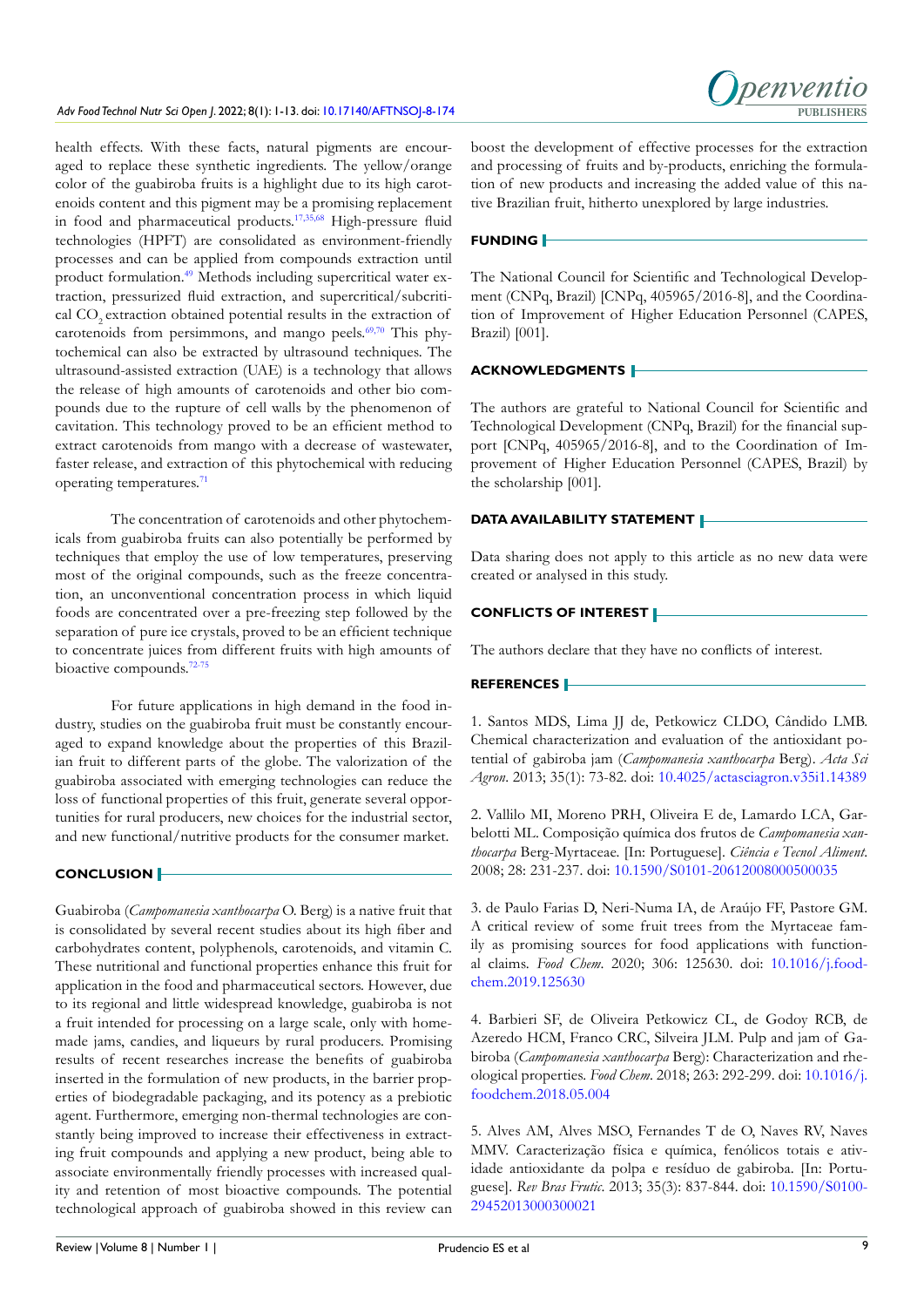

<span id="page-9-0"></span>6. de Oliveira Raphaelli C, Pereira E dos S, Camargo TM, et al. Biological activity and chemical composition of fruits, seeds and leaves of guabirobeira (*Campomanesia xanthocarpa* O. Berg – Myrtaceae): A review. *Food Bio Sci*. 2021; 40: 100899. doi: [10.1016/j.](http://doi.org/10.1016/j.fbio.2021.100899) [fbio.2021.100899](http://doi.org/10.1016/j.fbio.2021.100899)

<span id="page-9-1"></span>7. Santos MDS, Carneiro PIB, Wosiacki G, Petkowicz CL de O, Carneiro EBB. Caracterização físico-química, extração e análise de pectinas de frutos de *Campomanesia Xanthocarpa* B. (Gabiroba). [In: Portuguese]. *Semin Ciências Agrárias*. 2009; 30(1): 101. doi: [10.5433/1679-0359.2009v30n1p101](http://doi.org/10.5433/1679-0359.2009v30n1p101 )

8. de Oliveira MIU, Rebouças DA, Leite KRB, de Oliveira RP, Funch LS. Can leaf morphology and anatomy contribute to species delimitation? A case in the *Campomanesia xanthocarpa* complex (Myrtaceae). *Flora*. 2018; 249: 111-123. doi: [10.1016/j.flo](http://doi.org/10.1016/j.flora.2018.10.004)[ra.2018.10.004](http://doi.org/10.1016/j.flora.2018.10.004)

9. Jacomino AP, da Silva APG, de Freitas TP, de Paula Morais VS. Uvaia— Eugenia pyriformis Cambess. In: *Exotic Fruits*. Amsterdam, Netherlands: Elsevier; 2018: 435-438. doi: [10.1016/B978-0-](http://doi.org/10.1016/B978-0-12-803138-4.00058-7) [12-803138-4.00058-7](http://doi.org/10.1016/B978-0-12-803138-4.00058-7)

<span id="page-9-2"></span>10. Prestes AA, Verruck S, Vargas MO, et al. Influence of guabiroba pulp (*campomanesia xanthocarpa* o. berg) added to fermented milk on probiotic survival under in vitro simulated gastrointestinal conditions. *Food Res Int*. 2021; 141: 110135. doi: [10.1016/j.](http://doi.org/10.1016/j.foodres.2021.110135) [foodres.2021.110135](http://doi.org/10.1016/j.foodres.2021.110135)

<span id="page-9-13"></span>11. Silva-Rodrigues HC, Silveira MP, Helm C V., de Matos Jorge LM, Jorge RMM. Gluten free edible film based on rice flour reinforced by guabiroba ( *Campomanesia xanthocarpa* ) pulp. *J Appl Polym Sci.* 2020; 137(41): 49254. doi: [10.1002/app.49254](http://doi.org/10.1002/app.49254)

<span id="page-9-14"></span>12. Malherbi NM, Schmitz AC, Grando RC, et al. Corn starch and gelatin-based films added with guabiroba pulp for application in food packaging. *Food Packag Shelf Life*. 2019; 19: 140-146. doi: [10.1016/j.fpsl.2018.12.008](http://doi.org/10.1016/j.fpsl.2018.12.008)

<span id="page-9-16"></span>13. Salmazzo GR, Verdan MH, Silva F, et al. Chemical composition and antiproliferative, antioxidant and trypanocidal activities of the fruits from *Campomanesia xanthocarpa* (Mart.) O. Berg (Myrtaceae). *Nat Prod Res*. 2021; 35(5): 853-857. doi: [10.1080/14786419.2019.1607333](http://doi.org/10.1080/14786419.2019.1607333)

14. Klafke JZ, Arnoldi da Silva M, Fortes Rossato M, et al. Antiplatelet, antithrombotic, and fibrinolytic activities of campomanesia xanthocarpa. *Evidence-Based Complement Altern Med.* 2012; 2012: 1-8. doi: [10.1155/2012/954748](http://doi.org/10.1155/2012/954748)

15. Viecili PRN, Borges DO, Kirsten K, et al. Effects of *Campomanesia xanthocarpa* on inflammatory processes, oxidative stress, endothelial dysfunction and lipid biomarkers in hypercholesterolemic individuals. *Atherosclerosis*. 2014; 234(1): 85-92. doi: [10.1016/j.atherosclerosis.2014.02.010](http://doi.org/10.1016/j.atherosclerosis.2014.02.010)

<span id="page-9-3"></span>16. Santos MS, Correia CH, Petkowicz CLO, Cândido LMB. Evaluation of the technological potential of gabiroba [*Campoma-* *nesia xanthocarpa Berg*] Fruit. *J Nutr Food Sci*. 2012; 02(09). doi: [10.4172/2155-9600.1000161](http://doi.org/10.4172/2155-9600.1000161)

<span id="page-9-7"></span>17. Schmidt H de O, Rockett FC, Pagno CH, et al. Vitamin and bioactive compound diversity of seven fruit species from south Brazil. *J Sci Food Agric*. 2019; 99(7): 3307-3317. doi: [10.1002/](http://doi.org/10.1002/jsfa.9544) [jsfa.9544](http://doi.org/10.1002/jsfa.9544)

<span id="page-9-4"></span>18. Mendes RDM, Pinto E, Soares D. Determinação dos compostos bioativos da gabiroba. *Agrarian*. 2018; 11(39): 68-72. doi: [10.30612/agrarian.v11i39.7045](http://doi.org/10.30612/agrarian.v11i39.7045)

<span id="page-9-5"></span>19. Lisbôa GN, Kinupp VF, de Barros IBI. Campomanesia xanthocarpa-Guabiroba. In: Coradin L, Siminski A, Reis A, eds. *Espécies Nativas Da Flora Brasileira de Valor Econômico Atual Ou Potencial Plantas Para o Futuro -Região Sul*. [In: Portuguese]. 2nd ed. DF, Brazil: Ministério do Meio Ambiente; 2011: 159-162.

<span id="page-9-6"></span>20. Pereira MC, Steffens RS, Jablonski A, et al. Characterization and antioxidant potential of brazilian fruits from the myrtaceae family. *J Agric Food Chem.* 2012; 60(12): 3061-3067. doi: [10.1021/](http://doi.org/10.1021/jf205263f) [jf205263f](http://doi.org/10.1021/jf205263f)

<span id="page-9-8"></span>21. Santos MDS, Petkowicz CL de O, Wosiacki G, Nogueira A, Carneiro EBB. Caracterização do suco de araçá vermelho (Psidium cattleianum Sabine) extraído mecanicamente e tratado enzimaticamente. *Acta Sci Agro*n. 2007; 29(5). doi: [10.4025/actascia](http://doi.org/10.4025/actasciagron.v29i5.737)[gron.v29i5.737](http://doi.org/10.4025/actasciagron.v29i5.737)

<span id="page-9-9"></span>22. Engelking LR, Vitamin A. In: *Textbook of Veterinary Physiological Chemistry*. Amsterdam, Netherlands: Elsevier; 2015: 282-287. doi: [10.1016/B978-0-12-391909-0.50044-X](http://doi.org/10.1016/B978-0-12-391909-0.50044-X)

<span id="page-9-10"></span>23. OMS, Serie de Informes Técnicos. Dieta, nutrición y prevención de enfermedades crónicas: Informe de una consulta mixta de expertos OMS/FAO (Serie de Informes Técnicos). [In: Spanish]. Geneva, Switzerland: World Health Organization; 2003: 916.

<span id="page-9-11"></span>24. Fidelis M, Santos JS, Escher GB, et al. In vitro antioxidant and antihypertensive compounds from camu-camu (Myrciaria dubia McVaugh, Myrtaceae) seed coat: A multivariate structure-activity study. *Food Chem Toxicol*. 2018; 120: 479-490. doi: [10.1016/j.](http://doi.org/10.1016/j.fct.2018.07.043) [fct.2018.07.043](http://doi.org/10.1016/j.fct.2018.07.043)

<span id="page-9-15"></span>25. Fidelis M, de Oliveira SM, Sousa Santos J, et al. From byproduct to a functional ingredient: Camu-camu (Myrciaria dubia) seed extract as an antioxidant agent in a yogurt model. *J Dairy Sci*. 2020; 103(2): 1131-1140. doi: [10.3168/jds.2019-17173](http://doi.org/10.3168/jds.2019-17173)

26. Donado-Pestana CM, Moura MHC, de Araujo RL, de Lima Santiago G, de Moraes Barros HR, Genovese MI. Polyphenols from Brazilian native Myrtaceae fruits and their potential health benefits against obesity and its associated complications. *Curr Opin Food Sci*. 2018; 19: 42-49. doi: [10.1016/j.cofs.2018.01.001](http://doi.org/10.1016/j.cofs.2018.01.001)

<span id="page-9-12"></span>27. Rodriguez-Concepcion M, Avalos J, Bonet ML, et al. A global perspective on carotenoids: Metabolism, biotechnology, and ben-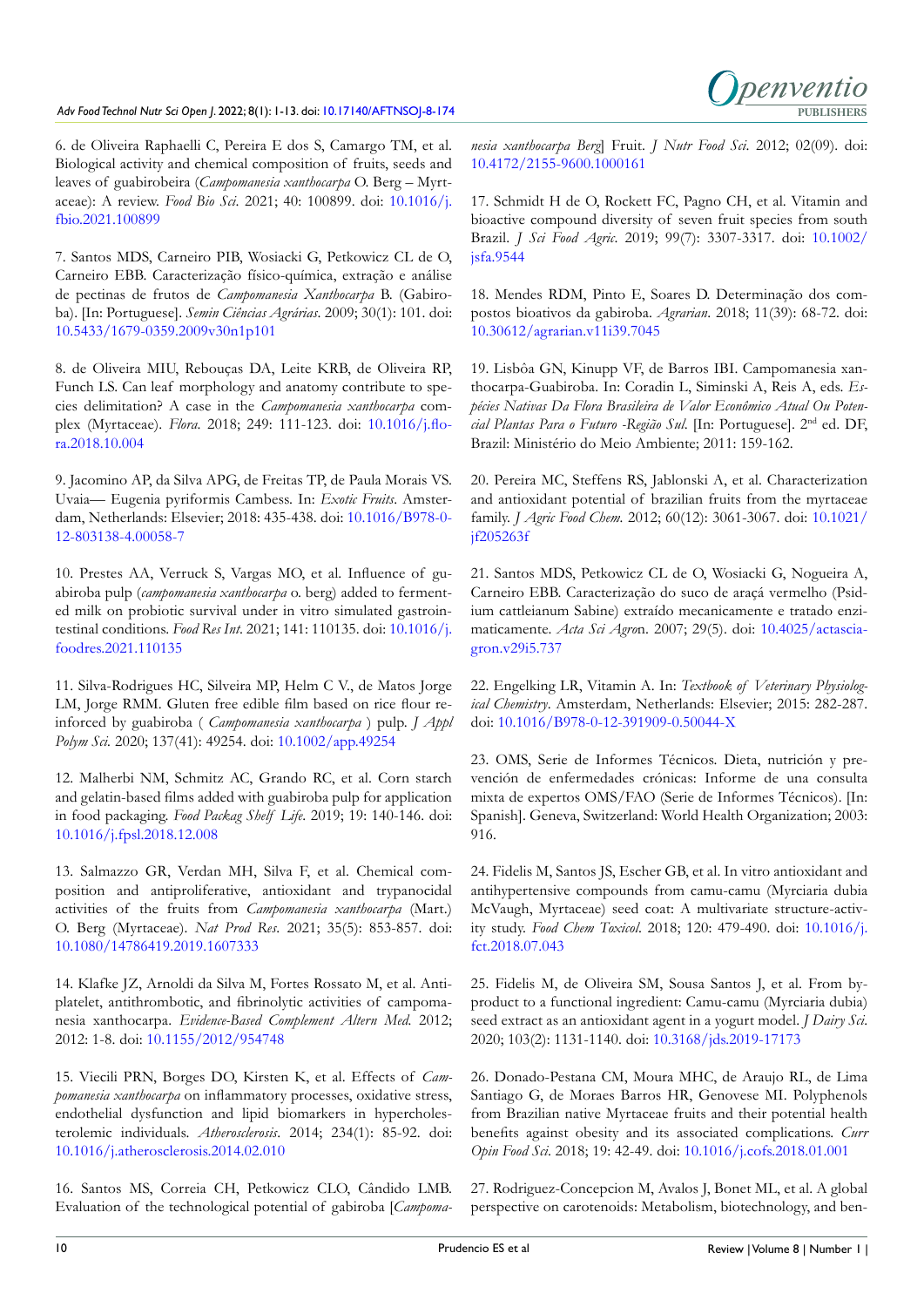

efits for nutrition and health. *Prog Lipid Res.* 2018; 70: 62-93. doi: [10.1016/j.plipres.2018.04.004](http://doi.org/10.1016/j.plipres.2018.04.004)

<span id="page-10-0"></span>28. Corona-Leo LS, Meza-Márquez OG, Hernández-Martínez DM. Effect of in vitro digestion on phenolic compounds and antioxidant capacity of different apple (Malus domestica) varieties harvested in Mexico. *Food Biosci*. 2021; 43: 101311. doi: [10.1016/J.](http://doi.org/10.1016/J.FBIO.2021.101311) [FBIO.2021.101311](http://doi.org/10.1016/J.FBIO.2021.101311)

29. Pantelić MM, Dabić Zagorac DČ, Davidović SM, et al. Identification and quantification of phenolic compounds in berry skin, pulp, and seeds in 13 grapevine varieties grown in Serbia. *Food Chem*. 2016; 211: 243-252. doi: [10.1016/j.foodchem.2016.05.051](http://doi.org/10.1016/j.foodchem.2016.05.051)

<span id="page-10-1"></span>30. Septembre-Malaterre A, Remize F, Poucheret P. Fruits and vegetables, as a source of nutritional compounds and phytochemicals: Changes in bioactive compounds during lactic fermentation. *Food Res Int.* 2018; 104: 86-99. doi: [10.1016/j.foodres.2017.09.031](http://doi.org/10.1016/j.foodres.2017.09.031)

31. Capeletto C, Conterato G, Scapinello J, et al. Chemical composition, antioxidant and antimicrobial activity of guavirova (*Campomanesia xanthocarpa* Berg) seed extracts obtained by supercritical CO<sub>2</sub> and compressed n-butane. *J Supercrit Fluids*. 2016; 110: 32-38. doi: [10.1016/j.supflu.2015.12.009](http://doi.org/10.1016/j.supflu.2015.12.009)

<span id="page-10-2"></span>32. Barbieri SF, da Costa Amaral S, Ruthes AC, et al. Pectins from the pulp of gabiroba (*Campomanesia xanthocarpa* Berg): Structural characterization and rheological behavior. *Carbohydr Polym*. 2019; 214: 250-258. doi: [10.1016/j.carbpol.2019.03.045](http://doi.org/10.1016/j.carbpol.2019.03.045)

33. Minzanova S, Mironov V, Arkhipova D, et al. Biological activity and pharmacological application of pectic polysaccharides: A review. *Polymers (Basel)*. 2018; 10(12): 1407. doi: [10.3390/](http://doi.org/10.3390/polym10121407) [polym10121407](http://doi.org/10.3390/polym10121407)

<span id="page-10-3"></span>34. Vallilo MI, Garbelotti ML, Oliveira E de, Lamardo LCA. Características físicas e químicas dos frutos do cambucizeiro (Campomanesia phaea). [In: Spanish]. *Rev Bras Frutic*. 2005; 27(2): 241- 244. doi: [10.1590/S0100-29452005000200014](http://doi.org/10.1590/S0100-29452005000200014)

<span id="page-10-17"></span>35. Vallilo MI, Lamardo LCA, Gaberlotti ML, Oliveira E de, Moreno PRH. Composição química dos frutos de Campomanesia adamantium (Cambessédes) O.Berg. *Ciência e Tecnol Aliment*. 2006; 26(4): 805-810. doi: [10.1590/S0101-20612006000400015](http://doi.org/10.1590/S0101-20612006000400015)

<span id="page-10-4"></span>36. Chagas AC de S, Passos WM, Prates HT, Leite RC, Furlong J, Fortes ICP. Efeito acaricida de óleos essenciais e concentrados emulsionáveis de Eucalyptus spp em Boophilus microplus. [In: Portuguese]. *Brazilian J Vet Res Anim Sci*. 2002; 39(5). doi: [10.1590/S1413-95962002000500006](http://doi.org/10.1590/S1413-95962002000500006)

<span id="page-10-5"></span>37. Campos RP, Hiane PA, Ramos MIL, Ramos Filho MM, Macedo MLR. Conservação pós-colheita de guavira (Campomanesia sp.). *Rev Bras Frutic*. 2012; 34(1): 41-49. doi: [10.1590/S0100-](http://doi.org/10.1590/S0100-29452012000100008) [29452012000100008](http://doi.org/10.1590/S0100-29452012000100008)

<span id="page-10-6"></span>38. Toor RK, Savage GP. Effect of semi-drying on the antioxidant components of tomatoes. *Food Chem*. 2006; 94(1): 90-97. doi:

### [10.1016/j.foodchem.2004.10.054](http://doi.org/10.1016/j.foodchem.2004.10.054)

<span id="page-10-7"></span>39. Leonarski E, Reis NN dos, Bertan LC, Pinto VZ. Optimization and sensorial evaluation of guabiroba jam with prebiotic. [In: Portuguese]. *Pesqui Agropecuária Bras*. 2020; 55. doi: [10.1590/](http://doi.org/10.1590/s1678-3921.pab2020.v55.01841) [s1678-3921.pab2020.v55.01841](http://doi.org/10.1590/s1678-3921.pab2020.v55.01841)

<span id="page-10-11"></span>40. Hill C, Guarner F, Reid G, et al. The International scientific association for probiotics and Prebiotics consensus statement on the scope and appropriate use of the term probiotic. *Nat Rev Gastroenterol Hepatol*. 2014; 11(8): 506-514. doi: [10.1038/nrgas](http://doi.org/10.1038/nrgastro.2014.66)[tro.2014.66](http://doi.org/10.1038/nrgastro.2014.66)

<span id="page-10-12"></span>41. Ou K, Gu L. Absorption and metabolism of proanthocyanidins. *J Funct Foods.* 2014; 7: 43-53. doi: [10.1016/j.jff.2013.08.004](http://doi.org/10.1016/j.jff.2013.08.004)

<span id="page-10-8"></span>42. Messias CR, Quast LB, Alves V, Bitencourt TB, Quast E. Development of *petit suisse* cheese with native fruits: Blackberry (Morus nigra L cv. Tupy) and Guabiroba (*Campomanesia xanthocarpa* O. Berg). *J Food Nutr Sci*. 2021; 9(3): 89. doi: [10.11648/j.](http://doi.org/10.11648/j.jfns.20210903.14) [jfns.20210903.14](http://doi.org/10.11648/j.jfns.20210903.14)

<span id="page-10-9"></span>43. Leonarski E, Santos DFD, Kuasnei M, Lenhani GC, Quast LB, Pinto VZ. Development, chemical, and sensory characterization of liqueurs from brazilian native fruits. *J Culin Sci Technol*. 2021; 19(3): 214-227. doi: [10.1080/15428052.2020.1747035](http://doi.org/10.1080/15428052.2020.1747035)

<span id="page-10-13"></span>44. Federative Republic of Brazil Decreto no 6.871 de 4 de junho de 2009. Regulamenta a Lei no 8.918, de 14 de julho de 1994, que dispõe sobre a padronização, a classificação, o registro, a inspeção, a produção e a fiscalização de bebidas. [In: Portuguese]. In: *Diário Oficial da União*; 2009: 1-50.

<span id="page-10-10"></span>45. Cristofel CJ, Grando RC, Tormen L, Francisco CT dos P, Bertan LC. Effect of the use of guabiroba bark and functional ingredients on the characteristics of nile tTilapia burger. *J Food Process Preser*v. 2021; 45(1). doi: [10.1111/jfpp.15040](http://doi.org/10.1111/jfpp.15040)

<span id="page-10-14"></span>46. Dias IP, Barbieri SF, Fetzer DEL, Corazza ML, Silveira JLM. Effects of pressurized hot water extraction on the yield and chemical characterization of pectins from *Campomanesia xanthocarpa* Berg fruits. *Int J Biol Macromol.* 2020; 146: 431-443. doi: [10.1016/j.ijbiomac.2019.12.261](http://doi.org/10.1016/j.ijbiomac.2019.12.261)

<span id="page-10-16"></span>47. Pereira MC, Hill LE, Zambiazi RC, Mertens-Talcott S, Talcott S, Gomes CL. Nanoencapsulation of hydrophobic phytochemicals using poly (dl-lactide-co-glycolide) (PLGA) for antioxidant and antimicrobial delivery applications: Guabiroba fruit (*Campomanesia xanthocarpa* O. Berg) study. *LWT - Food Sci Technol.* 2015; 63(1): 100-107. doi: [10.1016/j.lwt.2015.03.062](http://doi.org/10.1016/j.lwt.2015.03.062)

<span id="page-10-15"></span>48. Czaikoski K, Mesomo MC, Krüger RL, Queiroga CL, Corazza ML. Extraction of *campomanesia xanthocarpa* fruit using supercritical CO<sub>2</sub> and bioactivity assessments. *J Supercrit Fluids*. 2015; 98: 79-85. doi: [10.1016/j.supflu.2015.01.006](http://doi.org/10.1016/j.supflu.2015.01.006)

<span id="page-10-18"></span>49. Zielinski AAF, Sanchez-Camargo A del P, Benvenutti L, Ferro DM, Dias JL, Ferreira SRS. High-pressure fluid technologies: Re-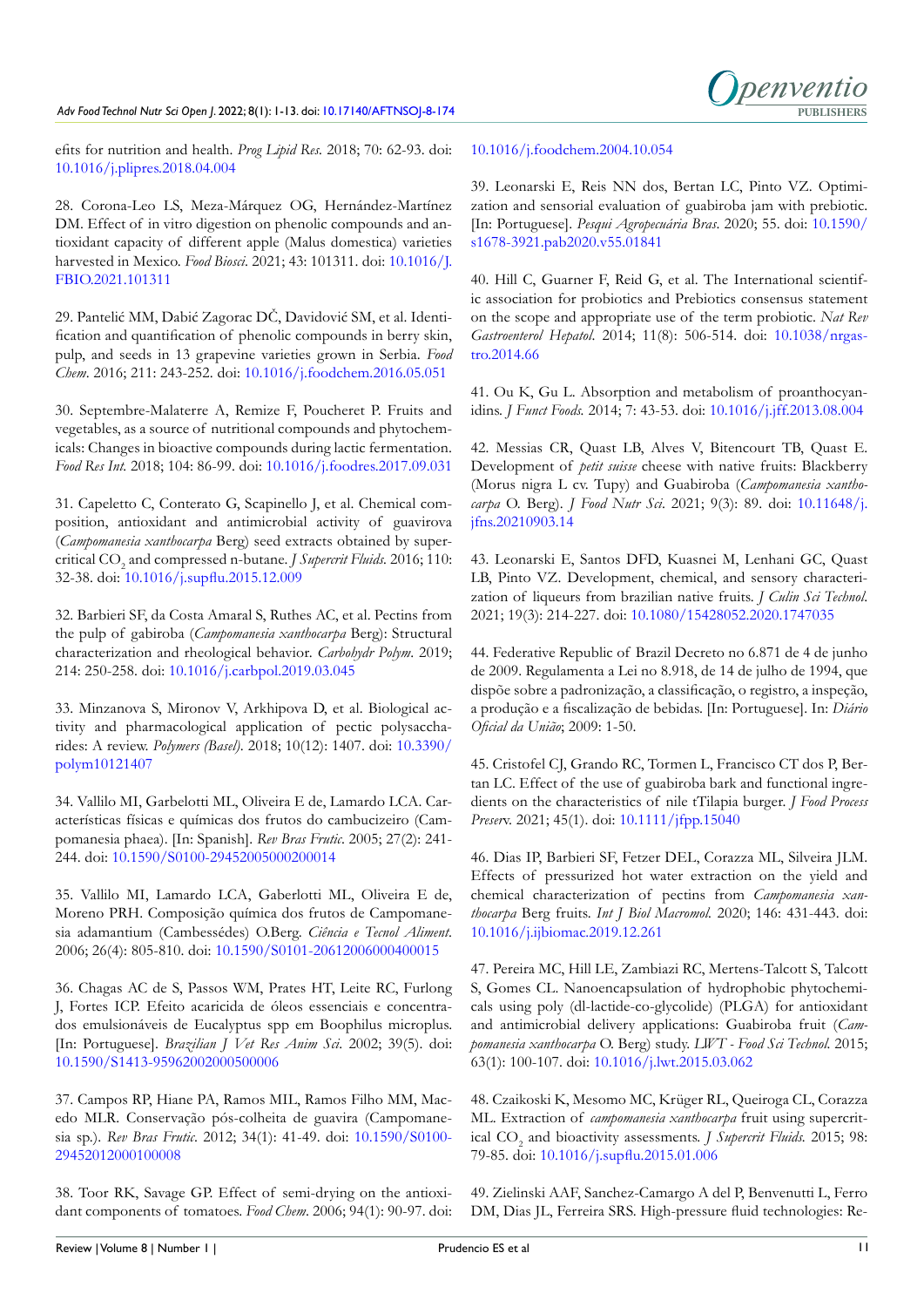

cent approaches to the production of natural pigments for food and pharmaceutical applications. *Trends Food Sci Technol*. 2021; 118: 850-869. doi: [10.1016/j.tifs.2021.11.008](http://doi.org/10.1016/j.tifs.2021.11.008)

<span id="page-11-0"></span>50. Capeletto C, Conterato G, Scapinello J, et al. Chemical composition, antioxidant and antimicrobial activity of guavirova (*Campomanesia xanthocarpa* Berg) seed extracts obtained by supercritical CO<sub>2</sub> and compressed n-butane. *J Supercrit Fluids*. 2016; 110: 32-38. doi: [10.1016/j.supflu.2015.12.009](http://doi.org/10.1016/j.supflu.2015.12.009)

<span id="page-11-1"></span>51. Einhorn-Stoll U, Kunzek H. Thermoanalytical characterisation of processing-dependent structural changes and state transitions of citrus pectin. *Food Hydrocoll*. 2009; 23(1): 40-52. doi: [10.1016/j.foodhyd.2007.11.009](http://doi.org/10.1016/j.foodhyd.2007.11.009)

<span id="page-11-2"></span>52. Chan SY, Choo WS, Young DJ, Loh XJ. Pectin as a rheology modifier: Origin, structure, commercial production and rheology. *Carbohydr Polym*. 2017; 161: 118-139. doi: [10.1016/j.carb](http://doi.org/10.1016/j.carbpol.2016.12.033)[pol.2016.12.033](http://doi.org/10.1016/j.carbpol.2016.12.033)

53. Jamsazzadeh Kermani Z, Shpigelman A, Pham HTT, Van Loey AM, Hendrickx ME. Functional properties of citric acid extracted mango peel pectin as related to its chemical structure. *Food Hydrocoll*. 2015; 44: 424-434. doi: [10.1016/j.foodhyd.2014.10.018](http://doi.org/10.1016/j.foodhyd.2014.10.018)

<span id="page-11-3"></span>54. Plaza M, Turner C. Pressurized hot water extraction of bioactives. *TrAC Trends Anal Chem*. 2015; 71: 39-54. doi: [10.1016/j.](http://doi.org/10.1016/j.trac.2015.02.022) [trac.2015.02.022](http://doi.org/10.1016/j.trac.2015.02.022)

<span id="page-11-4"></span>55. Zakaria SM, Kamal SMM. Subcritical water extraction of bioactive compounds from plants and algae: Applications in pharmaceutical and food ingredients. *Food Eng Rev*. 2016; 8(1): 23-34. doi: [10.1007/s12393-015-9119-x](http://doi.org/10.1007/s12393-015-9119-x)

56. Adetunji LR, Adekunle A, Orsat V, Raghavan V. Advances in the pectin production process using novel extraction techniques: A review. *Food Hydrocoll*. 2017; 62: 239-250. doi: [10.1016/j.](http://doi.org/10.1016/j.foodhyd.2016.08.015) [foodhyd.2016.08.015](http://doi.org/10.1016/j.foodhyd.2016.08.015)

<span id="page-11-5"></span>57. Fang Z, Bhandari B. Encapsulation of polyphenols – a review. *Trends Food Sci Technol.* 2010; 21(10): 510-523. doi: [10.1016/J.](http://doi.org/10.1016/J.TIFS.2010.08.003) [TIFS.2010.08.003](http://doi.org/10.1016/J.TIFS.2010.08.003)

<span id="page-11-6"></span>58. Pereira MC, Oliveira DA, Hill LE, et al. Effect of nanoencapsulation using PLGA on antioxidant and antimicrobial activities of guabiroba fruit phenolic extract. *Food Chem*. 2018; 240: 396- 404. doi: [10.1016/j.foodchem.2017.07.144](http://doi.org/10.1016/j.foodchem.2017.07.144)

<span id="page-11-7"></span>59. Uskokovic D, Stevanovic M. Poly (lactide-co-glycolide) based micro and nanoparticles for the controlled drug delivery of vitamins. *Curr Nanosci*. 2009; 5(1): 1-14. doi: [10.2174/157341309787314566](http://doi.org/10.2174/157341309787314566)

60. Schumacker PT. Reactive oxygen species in cancer cells: Live by the sword, die by the sword. *Cancer Cell*. 2006; 10(3): 175-176. doi: [10.1016/j.ccr.2006.08.015](http://doi.org/10.1016/j.ccr.2006.08.015)

<span id="page-11-8"></span>61. Amaral S da C, Barbieri SF, Ruthes AC, Bark JM, Winnis-

chofer SMB, Silveira JLM. Cytotoxic effect of crude and purified pectins from *campomanesia xanthocarpa* Berg on human glioblastoma cells. *Carbohydr Polym*. 2019; 224: 115140. doi: [10.1016/j.carb](http://doi.org/10.1016/j.carbpol.2019.115140)[pol.2019.115140](http://doi.org/10.1016/j.carbpol.2019.115140)

<span id="page-11-9"></span>62. Hernández-Hernández HM, Moreno-Vilet L, Villanueva-Rodríguez SJ. Current status of emerging food processing technologies in Latin America: Novel non-thermal processing. *Innov Food Sci Emerg Technol*. 2019; 58: 102233. doi: [10.1016/j.if](http://doi.org/10.1016/j.ifset.2019.102233)[set.2019.102233](http://doi.org/10.1016/j.ifset.2019.102233)

<span id="page-11-10"></span>63. El Kantar S, Boussetta N, Lebovka N, et al. Pulsed electric field treatment of citrus fruits: Improvement of juice and polyphenols extraction. *Innov Food Sci Emerg Technol.* 2018; 46: 153-161. doi: [10.1016/j.ifset.2017.09.024](http://doi.org/10.1016/j.ifset.2017.09.024)

64. Dziadek K, Kopeć A, Dróżdż T, et al. Effect of pulsed electric field treatment on shelf life and nutritional value of apple juice. *J Food Sci Technol.* 2019; 56(3): 1184-1191. doi: [10.1007/](http://doi.org/10.1007/s13197-019-03581-4) [s13197-019-03581-4](http://doi.org/10.1007/s13197-019-03581-4)

<span id="page-11-11"></span>65. Gómez-López VM, Ragaert P, Debevere J, Devlieghere F. Pulsed light for food decontamination: a review. *Trends Food Sci Technol*. 2007; 18(9): 464-473. doi: [10.1016/j.tifs.2007.03.010](http://doi.org/10.1016/j.tifs.2007.03.010)

66. Palgan I, Caminiti IM, Muñoz A, et al. Combined effect of selected non-thermal technologies on Escherichia coli and Pichia fermentans inactivation in an apple and cranberry juice blend and on product shelf life. *Int J Food Microbiol*. 2011; 151(1): 1-6. doi: [10.1016/j.ijfoodmicro.2011.07.019](http://doi.org/10.1016/j.ijfoodmicro.2011.07.019)

67. Muñoz A, Palgan I, Noci F, et al. Combinations of high intensity light pulses and thermosonication for the inactivation of escherichia coli in orange juice. *Food Microbiol*. 2011; 28(6): 1200- 1204. doi: [10.1016/j.fm.2011.04.005](http://doi.org/10.1016/j.fm.2011.04.005)

<span id="page-11-12"></span>68. Pereira MC, Steffens RS, Jablonski A, et al. Characterization and antioxidant potential of Brazilian fruits from the Myrtaceae family. *J Agric Food Chem*. 2012; 60(12): 3061-3067. doi: [10.1021/](http://doi.org/10.1021/jf205263f) [jf205263f](http://doi.org/10.1021/jf205263f)

<span id="page-11-13"></span>69. Sánchez-Camargo A del P, Gutiérrez L-F, Vargas SM, Martinez-Correa HA, Parada-Alfonso F, Narváez-Cuenca C-E. Valorisation of mango peel: Proximate composition, supercritical fluid extraction of carotenoids, and application as an antioxidant additive for an edible oil. *J Supercrit Fluids.* 2019; 152: 104574. doi: [10.1016/j.supflu.2019.104574](http://doi.org/10.1016/j.supflu.2019.104574)

70. Zaghdoudi K, Framboisier X, Frochot C, et al. Response surface methodology applied to Supercritical Fluid Extraction (SFE) of carotenoids from Persimmon (Diospyros kaki L.). *Food Chem*. 2016; 208: 209-219. doi: [10.1016/j.foodchem.2016.03.104](http://doi.org/10.1016/j.foodchem.2016.03.104)

<span id="page-11-14"></span>71. Mercado-Mercado G, Montalvo-González E, González-Aguilar GA, Alvarez-Parrilla E, Sáyago-Ayerdi SG. Ultrasound-assisted extraction of carotenoids from mango (Mangifera indica L. 'Ataulfo') by-products on in vitro bioaccessibility. *Food Biosci.* 2018; 21: 125-131. doi: [10.1016/j.fbio.2017.12.012](http://doi.org/10.1016/j.fbio.2017.12.012)